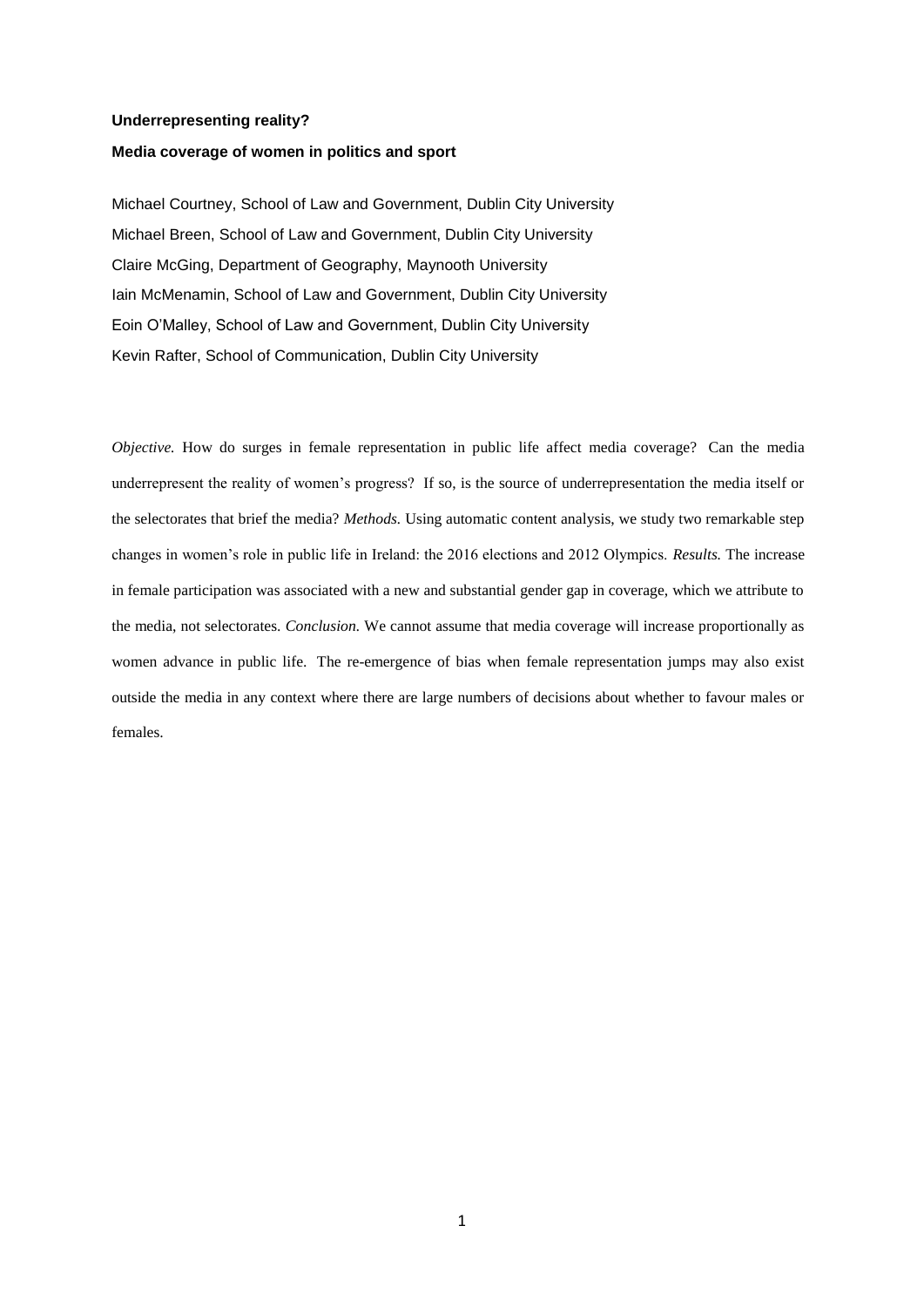# **Underrepresenting reality? Media coverage of women in politics and sport**

*Objective*. How do surges in female representation in public life affect media coverage? Can the media underrepresent the reality of women's progress? If so, is the source of underrepresentation the media itself or social elites that interact with the media? *Methods.* Using automatic content analysis, we study two remarkable step changes in women's role in public life in Ireland: the 2016 elections and 2012 Olympics. *Results.* The increase in female participation was associated with a new and substantial gender gap in coverage, which we attribute to the media, not other elites. *Conclusion.* We cannot assume that media coverage will increase proportionally as women advance in public life. The re-emergence of bias when female representation jumps may also exist outside the media in any context where there are large numbers of decisions about whether to favour males or females.

How do improvements in female representation affect media coverage? The most straightforward expectation is that the media will "represent reality": any increase in female representation will be associated with a proportional increase in media coverage of women. However, social systems are complex and a change in one area may have unexpected ramifications in another area. It is possible for a surge in the representation of women to lead to a drop in the coverage of women relative to men. This could happen because of a gender bias in how the media process information or a gender bias in the institutions that transmit and frame information to and for the media. In other words, the source of underrepresentation could be in the media itself or in elites outside the media.

We observe two instances of a step change in women's representation being associated with a fall in media coverage relative to men. The first is the re-emergence of a gender gap in Irish election coverage between 2011 and 2016. The 2016 election was contested under new quota legislation that almost doubled the proportion of female candidates. The second is the opening of a gender gap in the coverage of the Irish Olympic team between 2008 and 2012. The proportion of female Olympians surged by sixty-one per cent between the two sets of games. That the same phenomenon occurred in two very different areas of life suggests that this mechanism may occur in other areas too. The next section presents the theoretical context. We then present our methodology, both in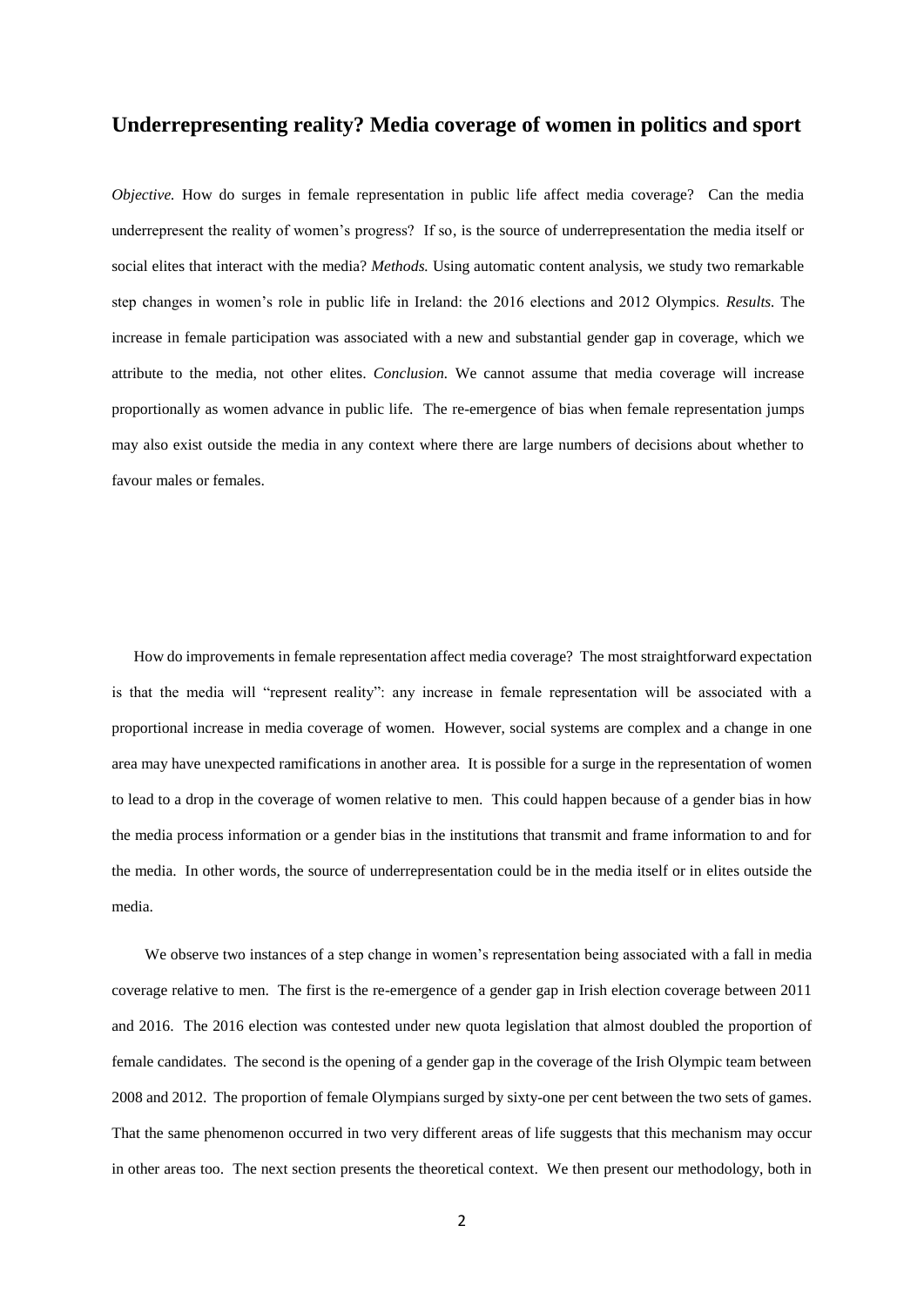terms of case selection and the measurement of bias. Following this, we present statistical analyses of Irish election coverage using an automatic study of twenty-five million words from 1969 to 2016 and the Irish Olympic teams in 2008 and 2012. In both cases there is a drop in female representation compared to men that we can attribute to the media. We rule out any explicit change of attitude or policy. Instead, we argue that the new underrepresentation of women may be due to a combination of implicit bias among individual journalists and newsrooms' failure to monitor or institutionalise equal coverage. Our academic conclusion is that we have identified an intriguing empirical phenomenon and proposed a plausible hypothesis for social scientists. Our policy conclusion is that organisations must develop new routines and norms to ensure that more women does not mean less attention for each woman.

### **Representing Reality? Gender gaps and the media**

The institutions of politics, sport, and the media are gendered (Sreberny and van Zoonen, 2000: 1-2; Toff and Palmer 2019; Burke and Clemson 2008; Knoppers and McDonald 2010: 317). Most fundamentally, the political arena and political journalism are stereotypically masculine, as is competitive sport and sports journalism. All are traditionally constructed as antithetical to the stereotypically feminine role in the family and the private sphere. There are three basic aspects to the study of media coverage of gender: the extent of coverage, tone, and framing. Stereotypes of women in public life that dominate the media are diverse and complex (Fowler and Lawless, 2009: 521; Gerding Speno and Stevens Aubrey 2018; Pedersen 2018). Some prominent women can appear to be attacked in the media because of their gender. Frequently, tone interacts with framing. It has been argued that coverage of Hilary Clinton was positive when placed in the stereotypically female role of the wronged, powerless wife, but negative when framed in the context of the powerful, ambitious politician (Parry-Giles, 2000: 209). Notwithstanding the importance of tone and framing, mere coverage matters too. Reduced media coverage can curtail the careers and opportunities of women, from politicians (Kam and Zechmeister, 2013; Pattie and Johnston, 2004; Boomgarden, Boukes, and Iorgoveanu, 2016) to artists (Sorensen, 2007).

Gender stereotyping is both implicit and explicit. Implicit bias is perhaps at its most powerful in relation to coverage of females. Journalists are much more likely to consciously decide to criticise a female politician or frame an article about a female athlete in terms of their appearance than they are to explicitly choose not to write about a woman. By contrast, when journalists write about a male athlete they will rarely experience this as a choice not to write about a female athlete. Since men are associated with politics and women are not, a male candidate, for example, may be viewed as more interesting or important than a female candidate, even by people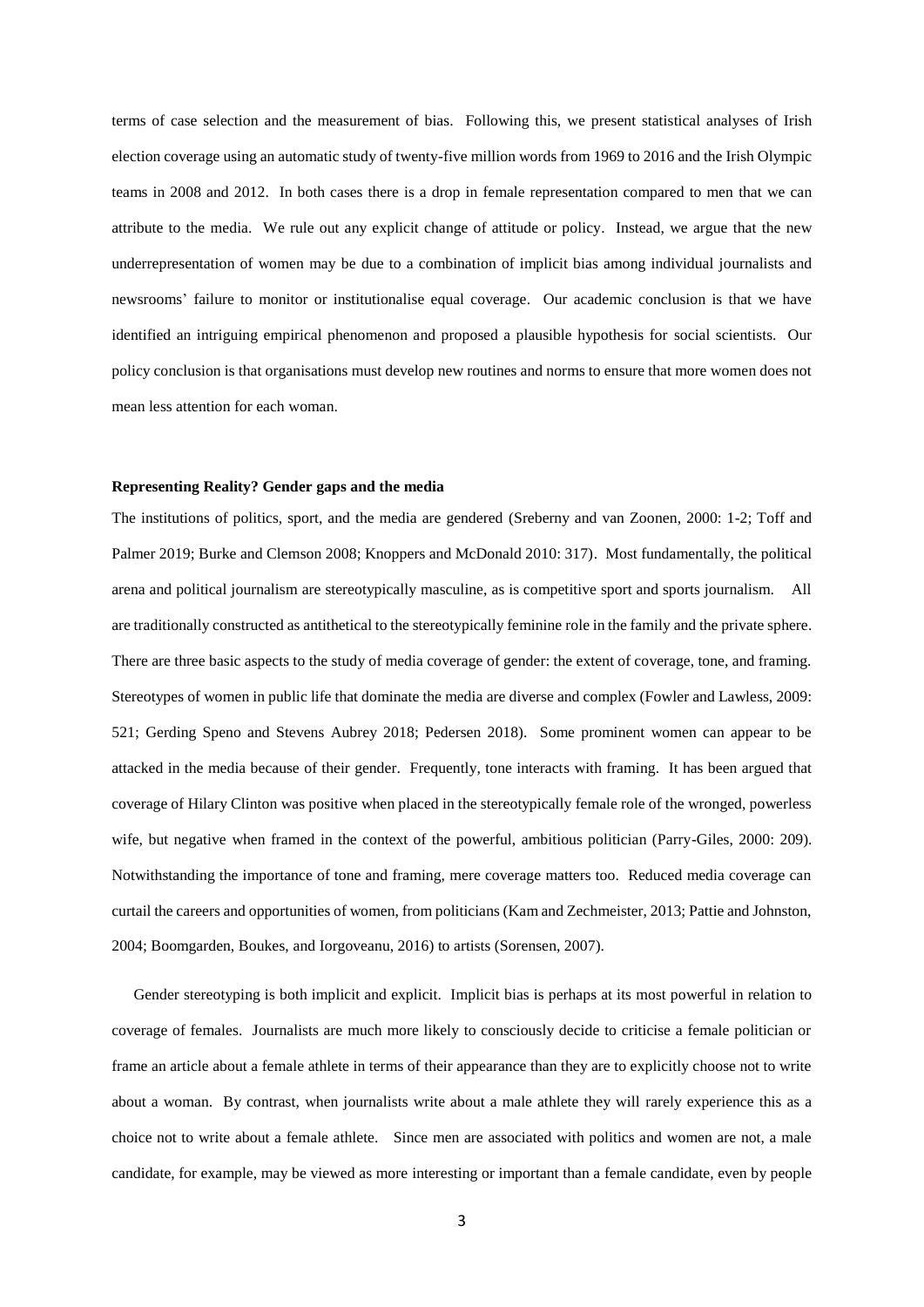who are, on a conscious level, genuinely committed to gender equality. Therefore, the most powerful manifestation of implicit gender bias may be the "symbolic annihilation" (Tuchman, 1978; De Swert and Hooghe, 2010) of not mentioning females. Of course, there may be an explicit decision to deny coverage to a woman because she is a woman, but the connection between implicit bias and reduced coverage is compelling.

If the media fails to cover women, it is difficult to know whether this is because of gendered institutions in society, in the media, or indeed at the interface of society and the media. Much of media coverage is a "co-production" between journalists and their subjects. Maybe this is most obvious in show business, but it is also a famous description of political journalism (Gans 1979). Moreover, the key actors are often those in "boundary roles", such as press secretaries (Cook 1988) or public relations specialists, who are familiar with the "values and practices of the other camp" (Blumler and Gurevitch 1981: 485). Gendered institutions in society will tend to feed and promote stories about men, rather than women. Gendered institutions in the media will tend to cover women, rather than men, to some extent independently of the lead given by social elites. There are also gendered institutions and networks at the interface of the two. The negotiation of newsworthiness between journalists and their sources (Cook 1998: 102-109) will not often explicitly refer to gender, but it does operate within implicitly gendered parameters.

The gender gap in media coverage is relatively easy to demonstrate (Vandenberghe, 2018: 5; Sjøvaag, and Pedersen, 2019: 225; Ross, Boyle, Carter and Ging 2018), but harder to explain. Essentially, there are two explanations (Shor et al., 2015: 963). The first is that the media reflects a gendered reality (Sjøvaag and Pedersen, 2019: 216). Women are underrepresented in sport, politics, and business and that is why they feature in so little of the news about these subjects. The news revolves around a tiny number of people at the very top of their fields (Shor et al., 2015: 964). Glass ceilings mean that, even if there are many women in a field, few will make it to the top. Consequently, coverage of women will be marginal. The second theory asserts that the coverage is gender-biased (Laucella et al. 2017). A weaker version of this argument points out that statistical neutrality is not political neutrality. For example, it would be statistically neutral to give ten per cent of legislative coverage to women legislators when they represent ten per cent of the legislature. However, representing a gender-biased reality legitimizes that gender bias. The stronger version says that the media is not even statistically neutral: women receive less coverage than equivalent men, all else being equal. It can be empirically challenging to apportion responsibility for the gender gap between the two approaches. Given that gender bias is so pervasive and complex, it can be difficult to measure the gendered reality, especially given the very different extent and nature of gender bias across different areas of society. One solution is to use aggregate statistics or indices and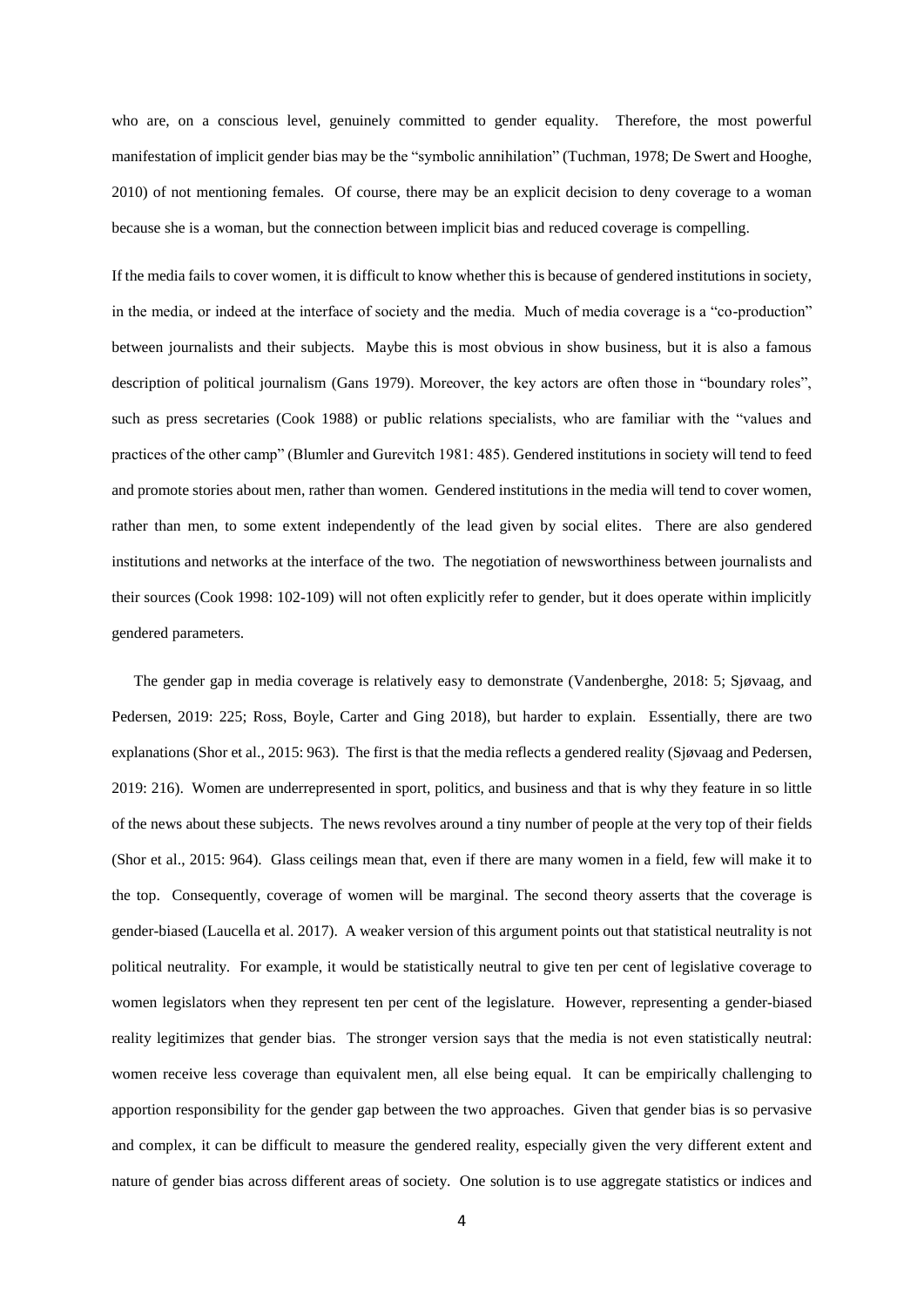correlate these with relatively comprehensive measures of the gender gap in the media (Humprecht and Esser 2017). These measures are useful, albeit noisy. Given the media's elite focus, it is also possible to take a much more exact approach that enumerates all members of a relevant group (Hayes and Lawless, 2016; Lühiste and Banducci, 2016). This is an almost perfect measure of a slice of reality and the gender gap in the media can also be calculated with great precision. The disadvantage, of course, is that it is not possible to enumerate a relevant group for many important topics in the media.

In a general sense, there is a massive literature on the connection between gender bias in the media and in the wider society. There has been little or no previous work on our specific subject of interest. We are interested in whether changes in the gender gap in a given area of society affect media bias in the coverage of that area. Obviously, we expect that as gender gaps in society narrow they should also narrow in media coverage. Indeed, the "reflecting reality" idea would suggest that media coverage should change in lock step with society. Coverage changes, but media bias, or its absence, does not vary to the same degree. However, if women are treated equally to men when they are few, that does not mean they will be treated equally when they are many. A tokenistic approach to the coverage of women may appear unbiased when women are few, but bias may be revealed when female representation increases. In this scenario, the media do not represent reality. Instead, they allocate a small proportion of coverage to women whether women account for a small or large proportion of the "reality" on which they are reporting. Alternatively, other groups may be tokenistic. Elites who place women in positions where they are formally equal to men, may signal to the media that these women are less important, most obviously by feeding stories about men to journalists but ignoring women. As with the media, the elite bias is revealed when female representation passes a threshold. Improvements in women's representation have been shown to have negative consequences in other areas. It has been argued that when female representation moves from substantial to equal, men's feminist commitment is weakened (Kokkonen and Wängnerud 2017: 213). An increase in female representation within a profession or other labor market category has often been associated with lower pay for the profession or category, especially if, female representation is low before the increase (Bellas 1997: 302-303, 315- 316; Drudy 2008: 317). There have even been some hints that a gender gap in coverage can widen as representation of women increases (O'Neill, Savigny, and Cann 2016: 299; Van der Pas and Aaldering 2020: 117). In the next section, we explain how we chose cases to allow a precise measurement of gender differences in coverage and to distinguish between social elite and media bias.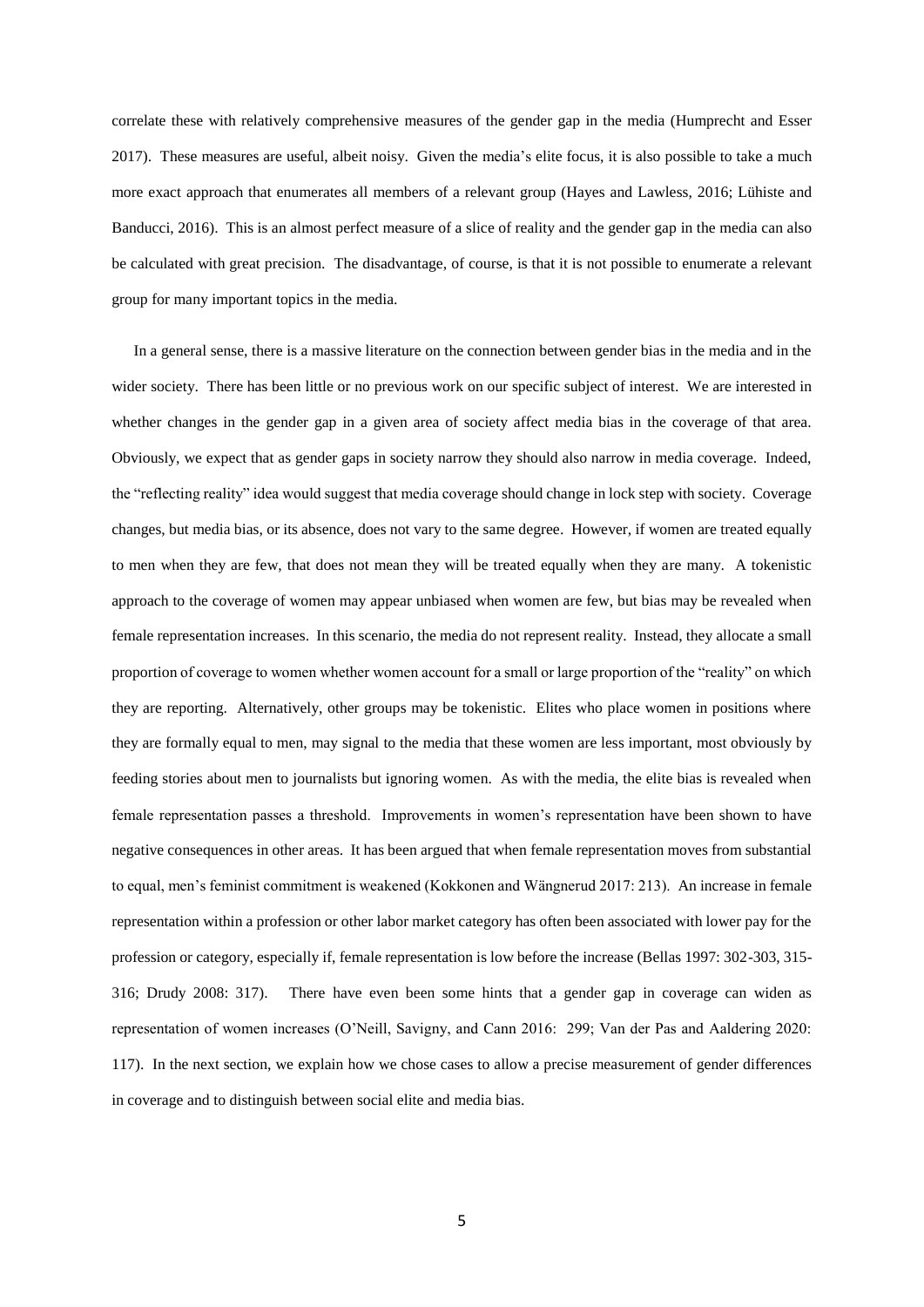#### **Methodology**

We are interested in jumps in female representation. In business, this could be the result of quotas on management and supervisory boards. In culture, it could happen because of new norms encouraging the equal presence of men and women in cinema. In academia, some countries and institutions have reserved positions for women and this might affect the gender balance of mentions of academics in the media. Sport and politics are two other such areas and ones that offer important methodological advantages in the study of media bias. National elections and the Olympic Games present long lists of clearly identifiable and formally equal competitors, whose newsworthiness varies, but will clearly be driven by the political and sporting hierarchies of legislative and executive offices and Olympic medals. Sport and politics are, of course, male-dominated, but are in other ways very different areas of life and tend to be clearly separated in the media. Sports journalists do not cover politics and vice versa. If we find that gender bias works similarly in these two very different areas, we have a basis for generalisation to other areas life not studied here. Moreover, both are important in themselves as sources of role models for society and for the media's influence on who wields power (Cushion and Jackson 2019).

#### *Case Selection*

Our research questions are as follows: (1) Do increases in female representation lead to gender gaps in coverage? And (2), if so, what explains the drop in coverage of women? Ireland offers two remarkably clear cases of step change in different areas of life in the same media system very close together in time. Between 2011 and 2016 the proportion of female Dáil (the lower house of parliament) candidates jumped from 0.152 to 0.289, an increase of ninety percent. This was undoubtedly because of the introduction of a gender quota for the general election of 2016. Between 2008 and 2012, the proportion of female Summer Olympics team members surged from 0.28 to 0.45, an increase of 61 percent. By contrast to politics, this change does not seem to have been linked to any particular initiative.

While the structure of the two phenomena enables a direct comparison, there are, of course, different challenges in each. Media coverage of politics has rightly been described as a co-production between journalists and politicians (Gans, 1979). This can make it challenging to assess media bias in the coverage of election candidates. Political parties may favour some candidates with the resources to ensure increased coverage, such as funding for advertising or access to public relations and media management experts. All this is, of course, aimed at increasing the vote of some candidates. The media-political interface matters most at the party level. Parliamentary deputies have the right to only two staff members. The campaigns of challengers are essentially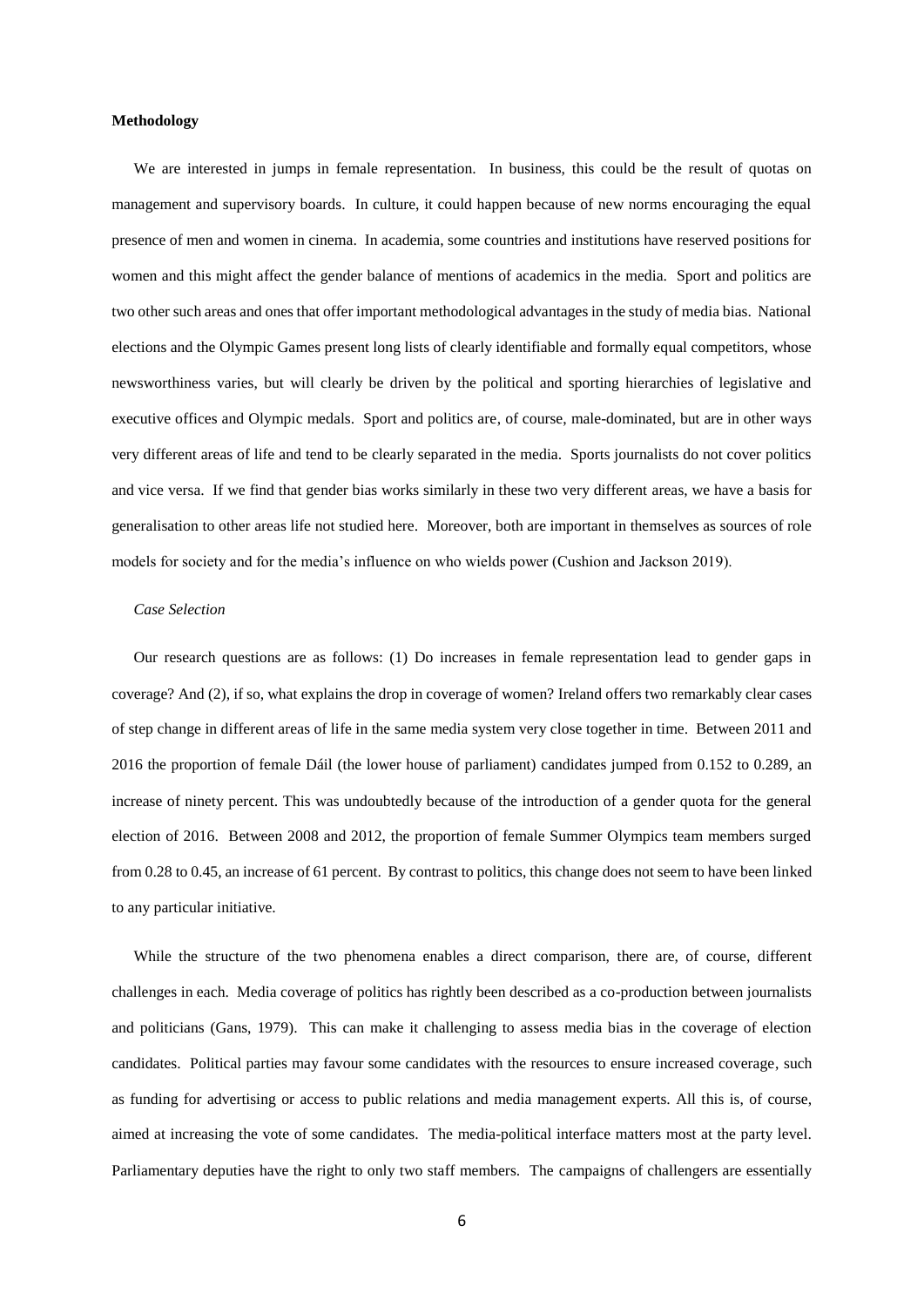run on volunteer labour alone. Sports coverage is less of a co-production, mainly because coverage does not help competitors win. Patterns of coverage of sportspeople are more likely to reflect relatively independent journalistic decisions than are patterns of coverage of election candidates, notwithstanding the role of sporting authorities in perpetuating gender bias (O'Neill and Mulready 2015: 662). Of course, this will vary a lot according to the sporting context. Although political interests may attempt to manipulate the coverage of the games for ideological gain (Liang 2019), Ireland's Olympic authorities did not have the resources to manipulate the media and had only a weak incentive to do so, given the presumably very weak relationship between the Olympic Committee of Ireland's income and coverage of athletes. Its affiliated organisations do have incentives to promote their own sports during the Olympics, but, again the potential financial gains are small and likely to accrue to individual stars more than the organisations. The Olympic team represents a much smaller group than the pool of election candidates. Moreover, they compete in different sports. The only hierarchy they have in common is the medals themselves. There is no equivalent of the long list of political offices from prime minister to local councillor. Happily, however, the election study has a range of controls that are not possible in the Olympics and the coproduction issue is a much more minor one in the Olympics than in elections. This compensation for each other's weaknesses is another useful feature of the comparison between the Olympics and elections.

Ireland has a liberal media system, but political differences in outlets are very subtle compared to the UK or US. Newspapers are not affiliated with political parties or even with broad left-right ideological traditions; neither are TV or radio stations. Newspapers have had different cultural traditions, with some regarded as relatively liberal or relatively conservative, but it is important to note these differences are subtle compared to those in other countries. Overall, the Irish media have very strong norms of overall neutrality (Horgan 2001, 83; Breen et al. 2019) and internal pluralism (O'Brien 2017, 175). The opinion sections of newspapers tend to facilitate something of a debate on gender between regular and guest columnists. There was no general backlash against these norms between 2008 and 2016. If anything, newspapers tended to follow society in general, which was slowly becoming more conscious of, and impatient with, gender inequality. Male editors were in place in both papers for both elections. The *Irish Times* moved from a female to a male editor between the 2008 and 2012 Olympics, but the *Irish Independent's* top journalist was male for both. The proportion of women in journalism has been increasing, not decreasing (Rafter and Dunne 2015). We now outline the context and data for both pairs of quantitative case studies, beginning with elections.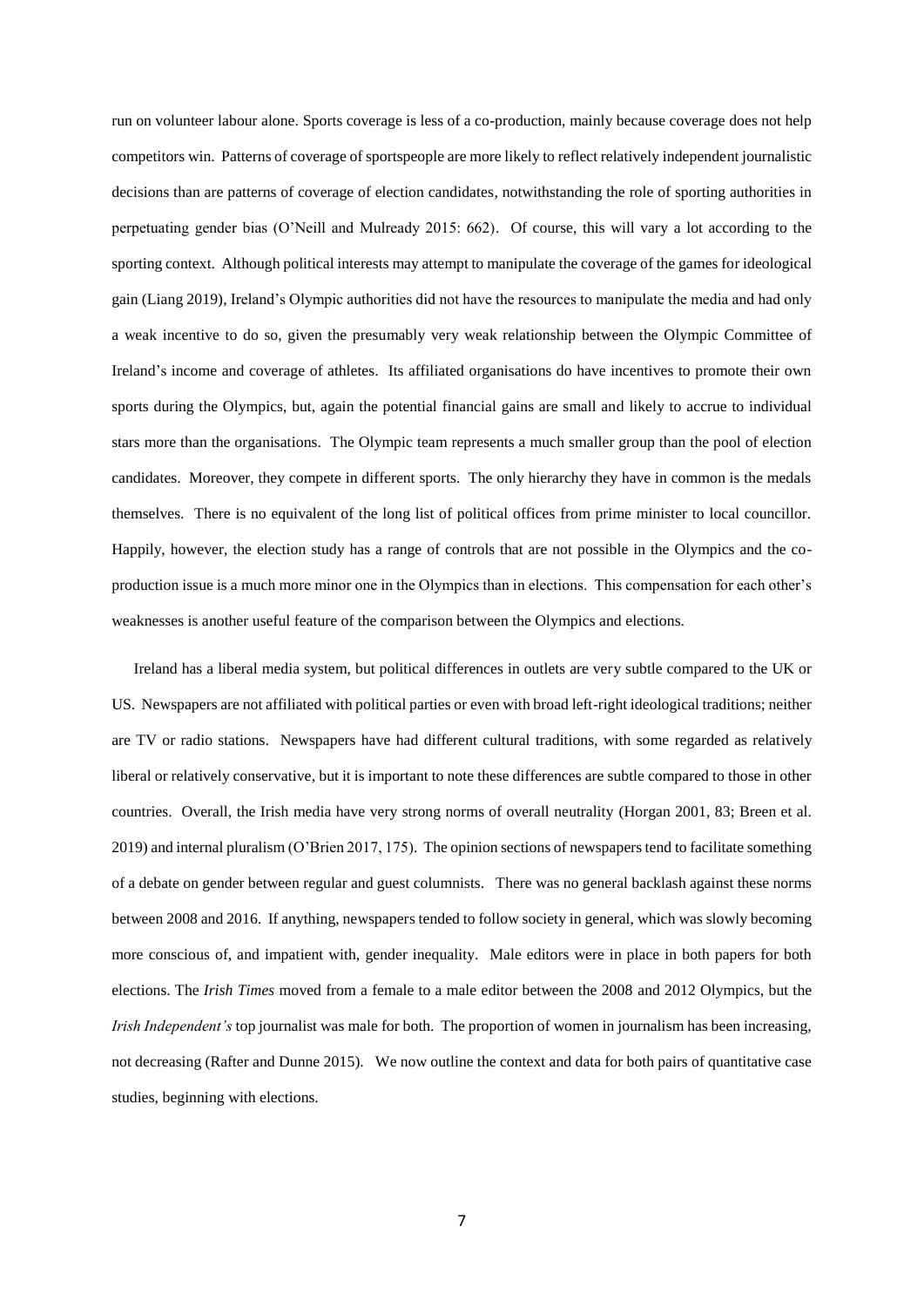#### *Elections*

Ireland has a poor record in female political representation. In 2015, it was ranked  $111<sup>th</sup>$  in the world, alongside North Korea (Buckley, Galligan, and McGing, 2016: 186). The government, headed by the Taoiseach (prime minister), is responsible to the Dáil. The upper house, the Senate, is weak, as are local councils. Nonetheless, these offices are sought after since they form a springboard for entry into the Dáil (Buckley, Mariani, McGing, and White, 2015). Previous research suggests that voters' ballot preferences are gender-blind (McElroy, 2016). In contrast, there is a consensus that party selectorates for Dáil elections are biased against women (Buckley and Brennan, 2016). Ireland's electoral system is Proportional Representation by the Single Transferable Vote (PR-STV), which allows voters to choose among candidates and parties. The electoral system in constituencies of three to five seats means that incumbents are as likely to lose to candidates from their own party as rivals from other parties. This intra-party competition means that concepts such as 'safe seats' do not travel well to Ireland (Benoit and Marsh, 2002: 168). Selection is controlled by incumbents who tend to dominate the local party organization and keep out challengers from within the party. Since 1997 party leaderships have started to send instructions to the local party organization as to the optimal candidate strategy, stipulating the number of candidates it should select and their geographic spread (McGing, 2013). Irish election campaigns are run on a low budget, most of which is spent locally on posters and flyers. In 2016, candidates were responsible for two-thirds of overall expenditure and spent just over €10,000 each (SIPO 2016).

The general election of 2016 was held under new rules according to which parties would lose half of their public funding for a whole parliamentary term, if they nominated less than thirty per cent of their general election candidates of either gender. The quota rises to forty per cent in 2023. The government accepted that the gender imbalance was a problem and that the parties were unable or unwilling to overcome selection bias without a substantial financial incentive. Party headquarters could enforce the quota in two ways. First, headquarters could direct local conventions to select a woman as their candidate or one of their candidates. Second, it could add a candidate to those selected at a constituency convention. Both methods left new women candidates vulnerable to the stigma of 'quota woman.' The quota was introduced because political leaders accepted that the local selection conventions were highly gendered. Therefore, it is entirely possible that these selectorates would have stigmatized 'quota women'. Good political reporting shadows power and journalists need politicians to 'co-produce' the political news (Gans, 1979). This close relationship may have allowed selectorates to bias reporting against women candidates. The co-production of the news also means that political coverage follows political hierarchy and political bias. Given the low budgets of Irish electoral campaigns, the potential bias of those in boundary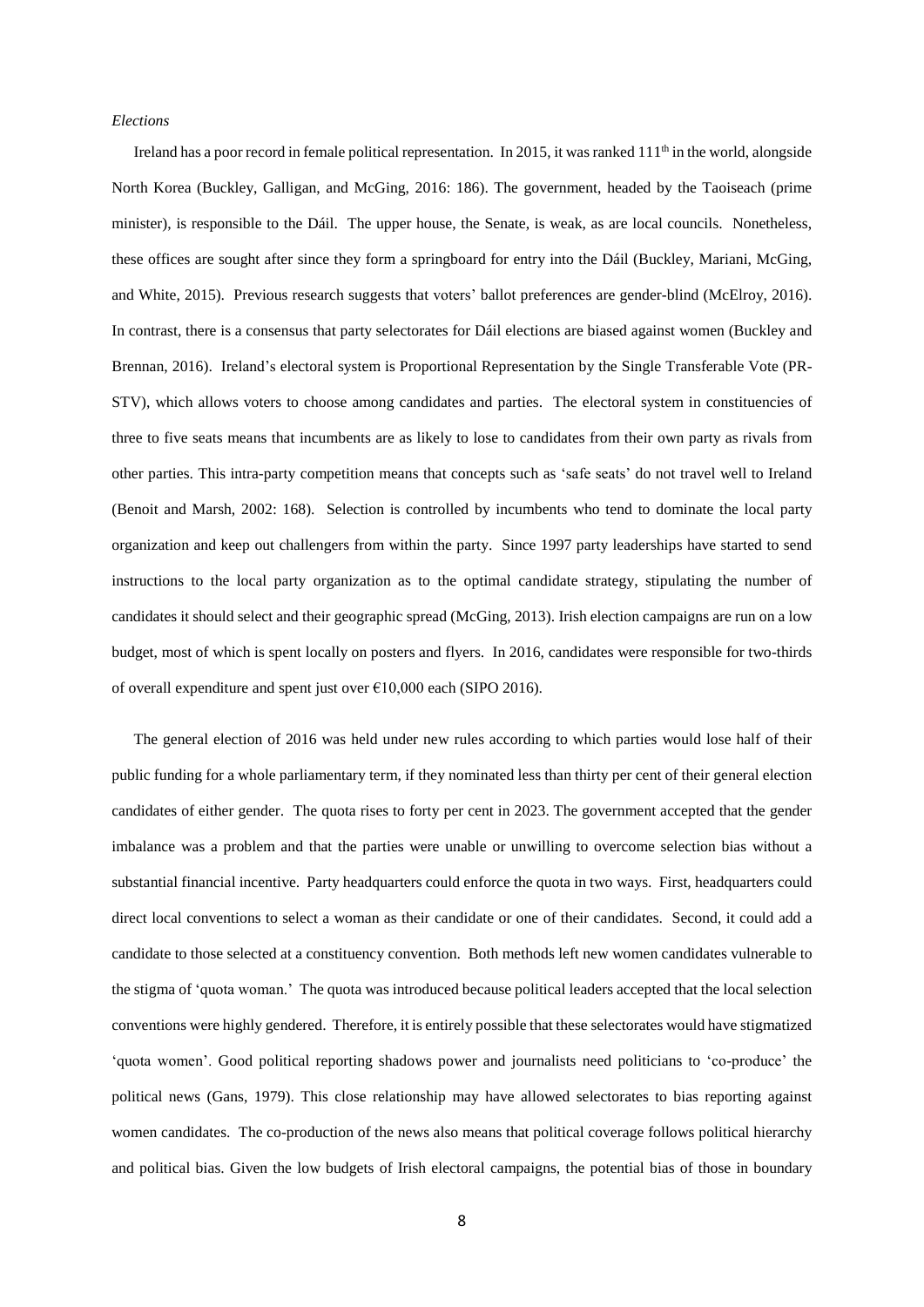roles, like public relations, is very strongly correlated with hierarchy and political bias too, as professional media management largely happens at the party level. Since we are able to control for the many key characteristics of the candidates themselves we can test whether there was a gender gap in coverage and whether any gap is attributable to the political elite or the media itself.

We combine three sources of data: a unique large dataset of media output in campaigns since 1969, a unique dataset on nominations in 2016, and publicly available political data. We code hierarchy as follows: party leader, (cabinet) minister, junior (non-cabinet) minister, non-executive deputy, senator, local councillor, and no elected office. We also include a variable indicating the vote achieved by candidates. While seniority is the main reason a candidate may receive relatively high coverage, there are others. Politicians with a long career are likely to be better networked with the media, as are those with good public relationssupport. It is possible that male candidates had a greater advantage in these areas in 2016 than in 2011. These factors are also likely to be highly correlated with success in the election, which we measure. Remember also that the most junior and least resourced female candidates are likely to be those who did not win over their local selectorate and were to some extent imposed by the central party to meet the quota. We also measure this and explain how next.

We now describe our nomination data. Constituency conventions usually take place in private, but are important events in local and national political news. Using newspaper reports, social media, and correspondence with political parties, we recorded whether all major party candidates in the 2016 general election were selected in the traditional method by their convention, whether there was a gender directive to the convention, or whether a candidate was added by headquarters after the convention. Of the thirty-three candidates added by headquarters for all parties, nineteen were women. Moreover, eleven women benefitted from a gender directive to a convention. In total, there were thirty candidates particularly vulnerable to the label 'quota woman.' This is almost nineteen per cent of female candidates.

Our media data is based on an automatic analysis of all fourteen elections from 1969 to 2016. We study the national media rather than the local media. Local newspapers and radio provide very little hard news. Indeed, local newspapers contain little editorial content and are largely advertising-driven and often free. Candidates are maybe more likely to be mentioned in advertisements than in election coverage in the local media. The national media set the agenda for the rest of the country. Nonetheless, the national media is inevitably more focused on the cities than rural Ireland. Therefore, our multivariate analysis contains controls for constituencies in Dublin, Cork, and Limerick.<sup>1</sup>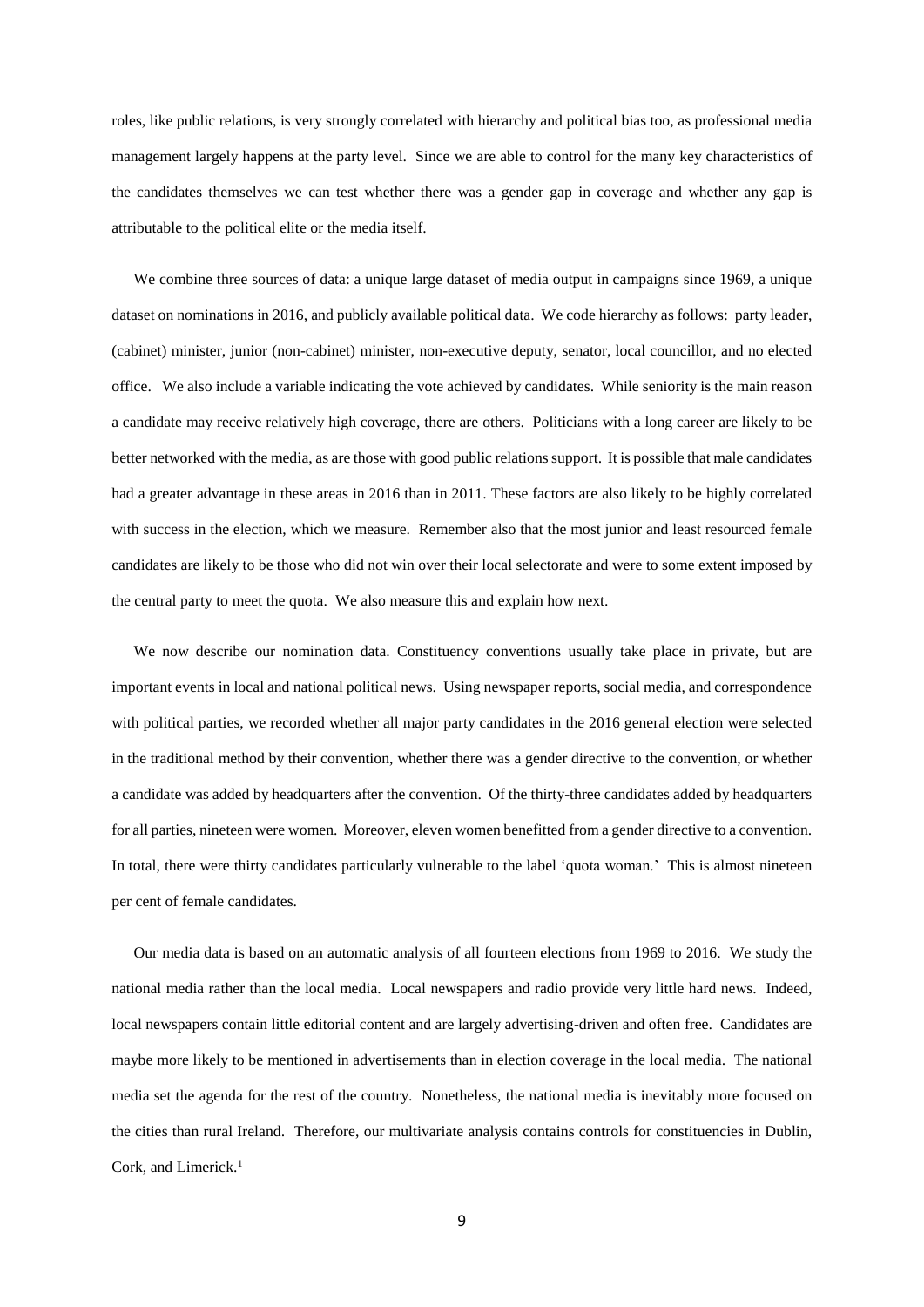The media data comprises two datasets in identical format: historical data for fourteen elections from 1969 onwards and a wider dataset for 2016 only. The historical data is drawn from the *Irish Times* and *Irish Independent*. They were, and are, the daily papers with the highest circulation in Ireland. The *Irish Times* is controlled by a not-for-profit trust and adopts the role of a 'newspaper of record.' The *Irish Independent* is a privately-owned mass-market quality newspaper. For 2016 we add the *Irish Examiner*, *Irish Mirror*, and *Irish Daily Mail*. <sup>2</sup> We also transcribed six leading news and current affairs television and radio programs on seven days of the 2016 campaign (5, 10, 11, 16, 17, 19, and 22 February). The dataset consists of twenty-five million words. For newspapers we study all text, not a sample, from the day the election was called until election day. This includes all sections of the newspaper, whether editorial or reporting. We count whether a candidate is mentioned in a paragraph, not how many times they are mentioned in that paragraph. This system works almost perfectly for full names, but does not pick up mentions of the surname by itself. (See appendix for more details.) The gender gap is defined as a difference between the number of mentioning paragraphs per female candidate and the number of mentioning paragraphs per male candidate.

#### *The Olympics*

Sports coverage is extremely gendered (Cooky, Messner and Musto 2015), but the Olympics is a relatively meritocratic exception (Markula 2009: 3-5; Bernstein, 2002: 418; Hedenborg 2013, 796) where medals and nationality trump gender, albeit temporarily (O'Neill and Mulready 2015: 652). Ireland sent fifty-four athletes to the Summer Olympics in 2008, when twenty-eight per cent were women, and sixty-one competitors in 2012, forty-five per cent of whom were women. In 2004, the female percentage was thirty, so 2012 marks a clear step change. The increase in female representation was not the result of radical policy intervention, like the electoral quota. It seems likely that it was a combination of random fluctuation relating to qualification and a general push to support female involvement in sport. Indeed, newspaper coverage of the way the team was selected in 2012 and its overall composition did not even mention the gender aspect (Sunday Business Post 2012; Sunday Independent 2012).

We searched in the *Irish Times* and *Irish Independent* for articles mentioning the names of all Irish Olympic team members during the summer Olympic games of 2008 and 2012 and in the two weeks immediately preceding the games. As in politics, the coverage of athletes is highly skewed. Since we record articles mentioning each athlete in the two newspapers, there are 106 observations for 2008 and 132 for 2012. Our equivalent of the hierarchy of offices is the hierarchy of medals, which we code as three for gold, two for silver, and one for bronze.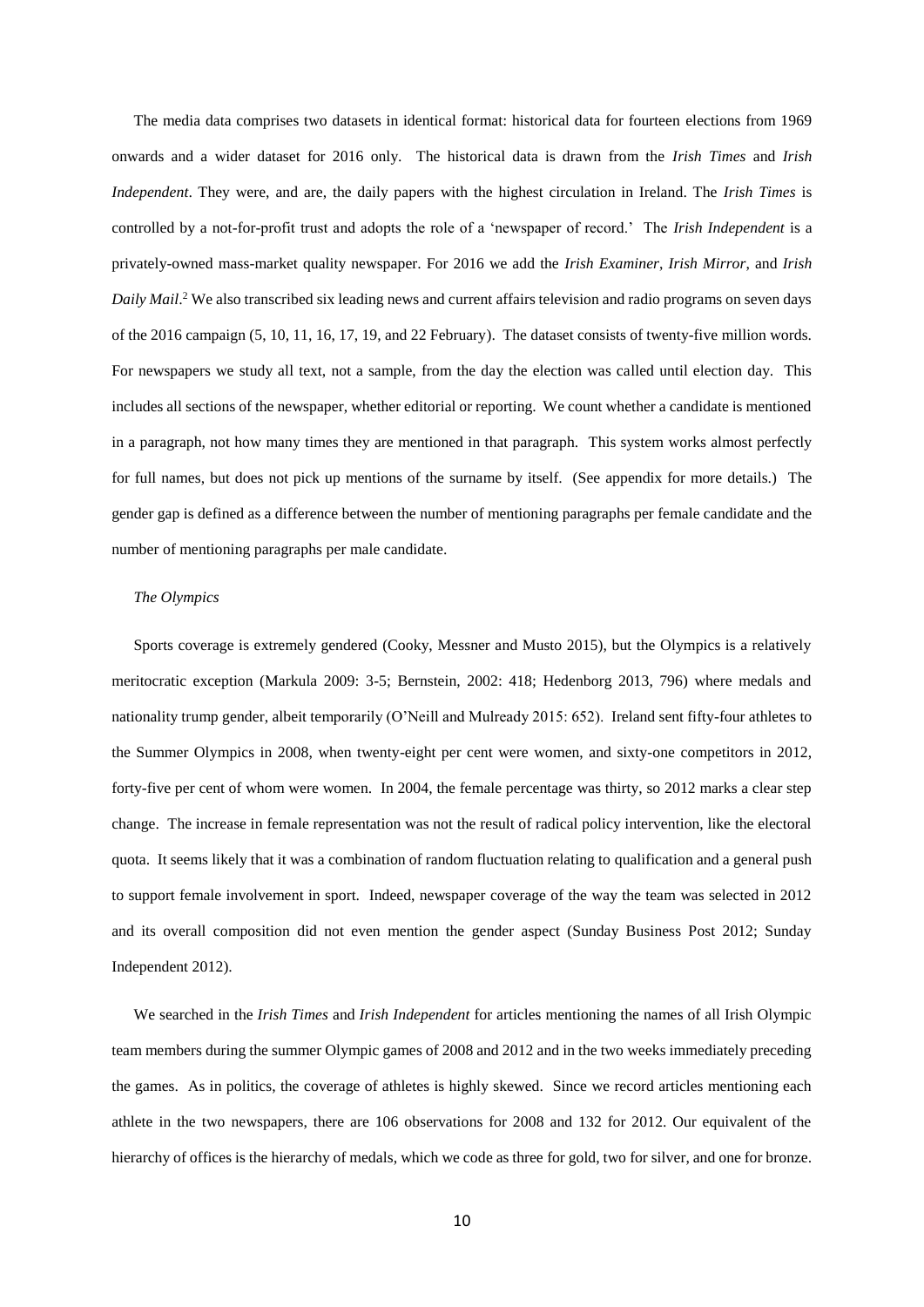Those in team events are likely to be less frequently mentioned than those in individual events. Those competing in multiple events are likely to be mentioned more often. We combine these in a measure which counts one for each individual event and divides each team event by the number of team members. For example, an equestrian competing in an individual event and on a four-person team scores 1.25. We also include an indicator for the *Independent*, as there was a very large increase in its Olympic coverage relative to the *Times* between 2008 and 2012.

#### **Statistical analysis**

Table 1 shows the gender gap in election coverage in the *Irish Times* and *Irish Independent* since 1969. It reveals a consistent, if at times, small, gender gap in the two newspapers. However, between 2011 and 2016, the gender gap in coverage increased from 0.028 to 0.081 in the *Irish Times* and from 0.049 to 0.067 in the *Irish Independent*. In both papers, these were the biggest gender gaps since 1992. The descriptive data suggest that the 2016 election was associated with a gender gap, the size of which had not been seen for a generation.

[Table 1 about here]

Of course, the new gender quota may have brought more junior or less competitive women into the electoral arena. Therefore, to really understand the gender gap, we estimate the following equation:

Mentioning Paragraphs<sub>i</sub> =  $\beta_{0i}$  +  $\beta_1$ Selection<sub>i</sub> +  $\beta_2$ Female<sub>i</sub> +  $\beta_3$ (Selection \* Female)<sub>i</sub> +  $\beta_4$ Hierarchy<sub>i</sub> +  $\beta_5$ Vote<sub>i</sub> +  $\beta_6$ (Hierarchy \* Female)<sub>i</sub> +  $\beta_7$ (Vote \* Female)<sub>i</sub> +  $\beta_8$ Party<sub>i</sub> +  $\beta_9$ (Party \* Female)<sub>i</sub> +  $\beta_{10}$ Urban<sub>i</sub> +  $e_i$  (1)

We use a negative binomial model since our dependent variable, *Mentions*, is a skewed count of the number of paragraphs mentioning a candidate during the 2011 and 2016 election campaigns. *Selection* is 1 if a candidate was added to the party ticket after a convention or the convention was directed to select a female. The matrix *Hierarchy* = {Party Leader, Minister, Junior Minister, Non-Executive Deputy, Senator, Councillor}. *Vote* records the proportion of the electoral quota achieved by a candidate on the first count. The matrix *Party* = {Fine Gael, Fianna Fáil, Sinn Féin, Labour} and the matrix *Urban* = {Dublin, Cork, Limerick}. Since we are interested in gender bias, we use interactions to test whether coverage of parties and offices varied conditional on candidate sex.

Figure 1 shows the coefficients and confidence intervals from this estimation, separately for the two elections. The constant, *Party* and its interactions, *Vote,* and *Urban* are not shown, but a table with the full results is available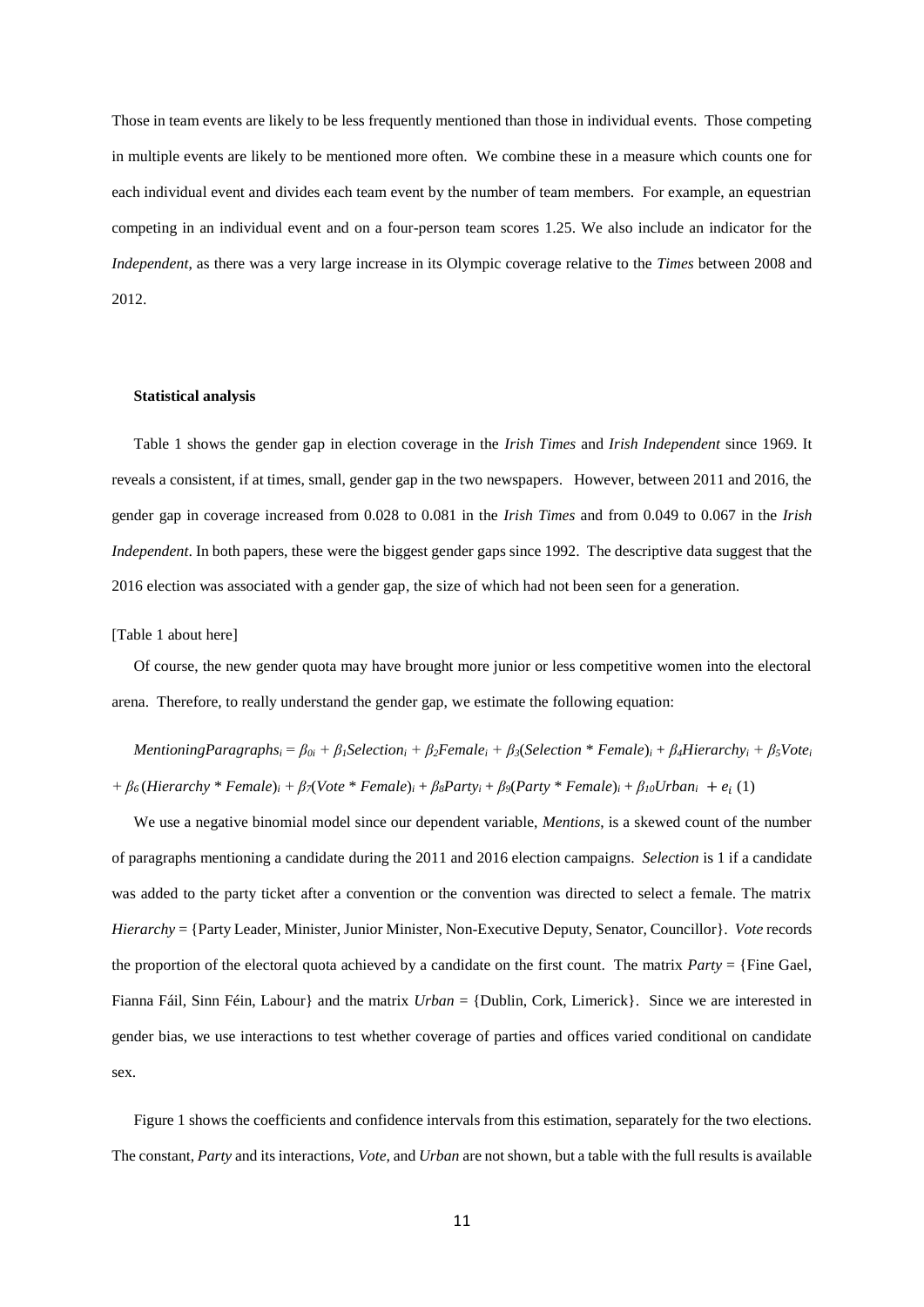in the appendix. Since the gender quota was introduced in 2016, the *Selection* variable and its interaction do not feature in 2011. There is also no interaction of candidate sex and Party Leader in 2011, as all leaders were male. Positive coefficients indicated that a variable was associated with more mentioning paragraphs. In 2011, the indicator for female was clearly positive, but in 2016 it was very close to zero. The introduction of the quota does not appear to account for this change. The *Selection* indicator is associated with more mentioning paragraphs, while its interaction with candidate sex has a negligible effect. The hierarchy variables exhibit a reassuring and very similar pattern across the two elections: the more senior the elected position the more mentioning paragraphs per candidate. There is also a pattern in the interactions between candidate sex. All interactions for both elections are negative, although the confidence intervals are mostly wide. In 2016, the coefficients for female ministers and female local councillors were statistically significant at the ninety-five per cent level.

## FIGURE 1

## Selected Coefficients from Models of Election Coverage in 2011 and 2016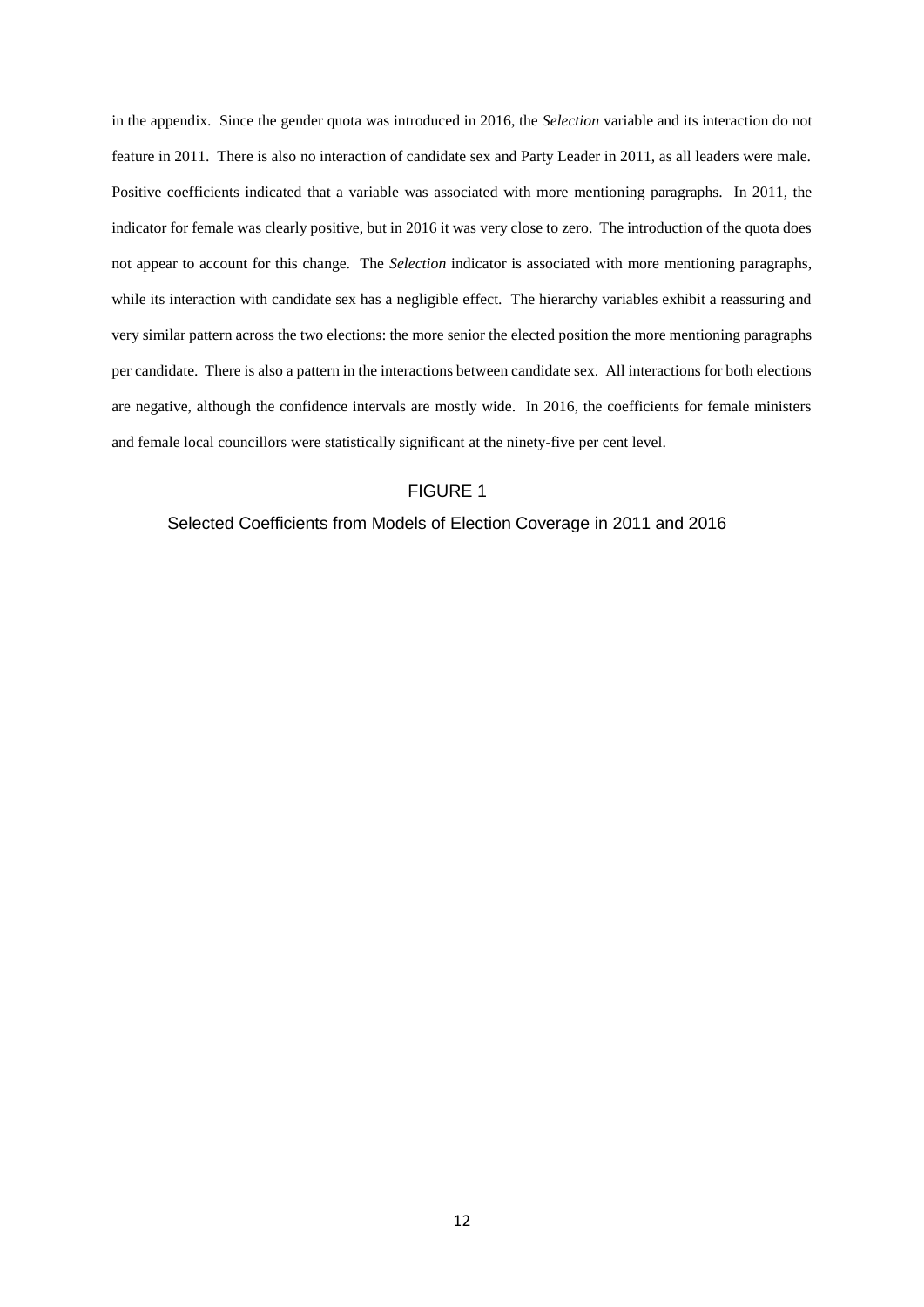



*Note.* Bars are ninety-five per cent confidence intervals.

The importance of interactions with the indicator for candidate sex means that the coefficients themselves do not give us a straightforward view on whether the coverage of gender in the media changes across the two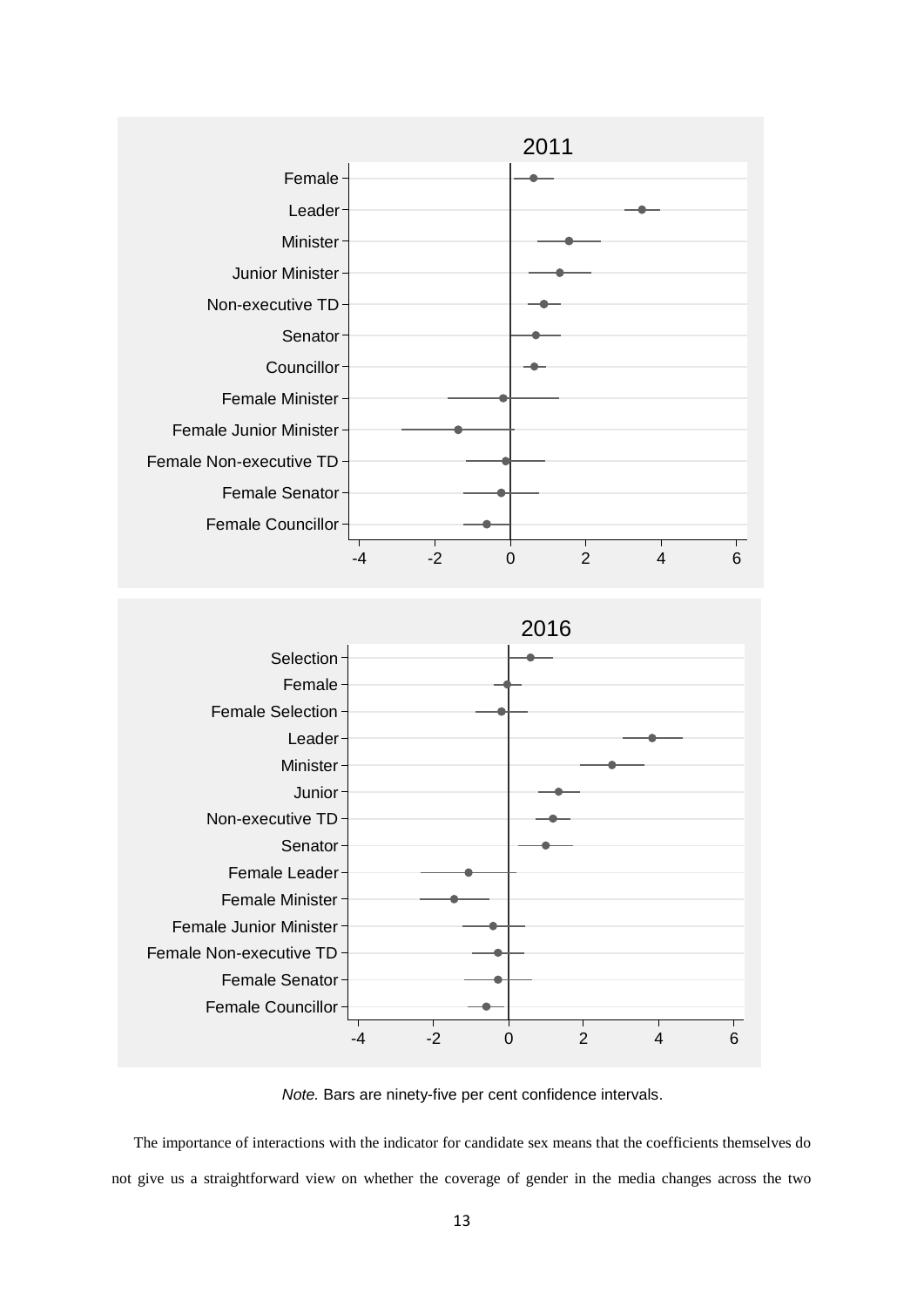elections. Marginal predictions provide a better assessment of the relative coverage afforded to male and female candidates in 2011 and 2016. In Table 2, we present contrasts of female versus male marginal predictions for the two statistically significant interactions of ministers and non-ministers and councillors and non-councillors from the models in Figure 1. For ministers, the numbers for 2011 suggest a good situation for women, but the advantage for female ministers is only half that of non-ministers. However, neither contrast is statistically significant. In 2016, for non-ministers there is a very slight disadvantage for women that is not statistically distinguishable from zero. For female ministers there is a much bigger (seventeen times greater) disadvantage, which is statistically significant at the five per cent level. Since men held the traditionally more prominent ministerial jobs, such as finance and foreign affairs, the ministerial interaction cannot give a clear indication of a gender gap in the media. Anyway, only 2.3 per cent of candidates in 2016 were ministers. Individual councillors, by contrast, are highly comparable. Moreover, this is the most important category in terms of the advancement of women. In 2016, twenty-five per cent of candidates were councillors. Councillors can be powerful challengers to incumbents because of their local electoral base. Moreover, we do not observe a change in the relative experience of male and female councillors between 2011 and 2016. In 2011, two out or nine former TDs running as councillors were women; in 2016 one out of seven were women. For councillors, the cell entries are almost a mirror image of each other. In 2011, there was an advantage in being female for non-councillors (significant at the five per cent level). In 2016, we can confidently say that there was no advantage for women, whether councillors or not. More speculatively, there is evidence of a disadvantage for women councillors versus their male counterparts (significant at the ten per cent level). The contrast between marginal predictions from 2011 and 2016 demonstrates a reduction in the coverage of women relative to men. The finding of a deterioration between 2011 and 2016 is stronger than the finding of a gender gap in 2016.

### [Table 2 about here]

This phenomenon is not restricted to the print media. The appendix repeats the 2016 model for the sample of broadcast outlets. The results look very similar to the print model reported above, although there is an even stronger bias against female councillors. Unfortunately, we do not have broadcast data for 2011, but, given the shared norms of the Irish media and homogeneity in 2016, we guess that the similarity between the broadcast and print media is not confined to 2016.

We now conduct a very similar analysis on two completely different events, in an entirely separate area of journalism, but in the same two newspapers. In this era, Ireland's most successful sport was boxing. All three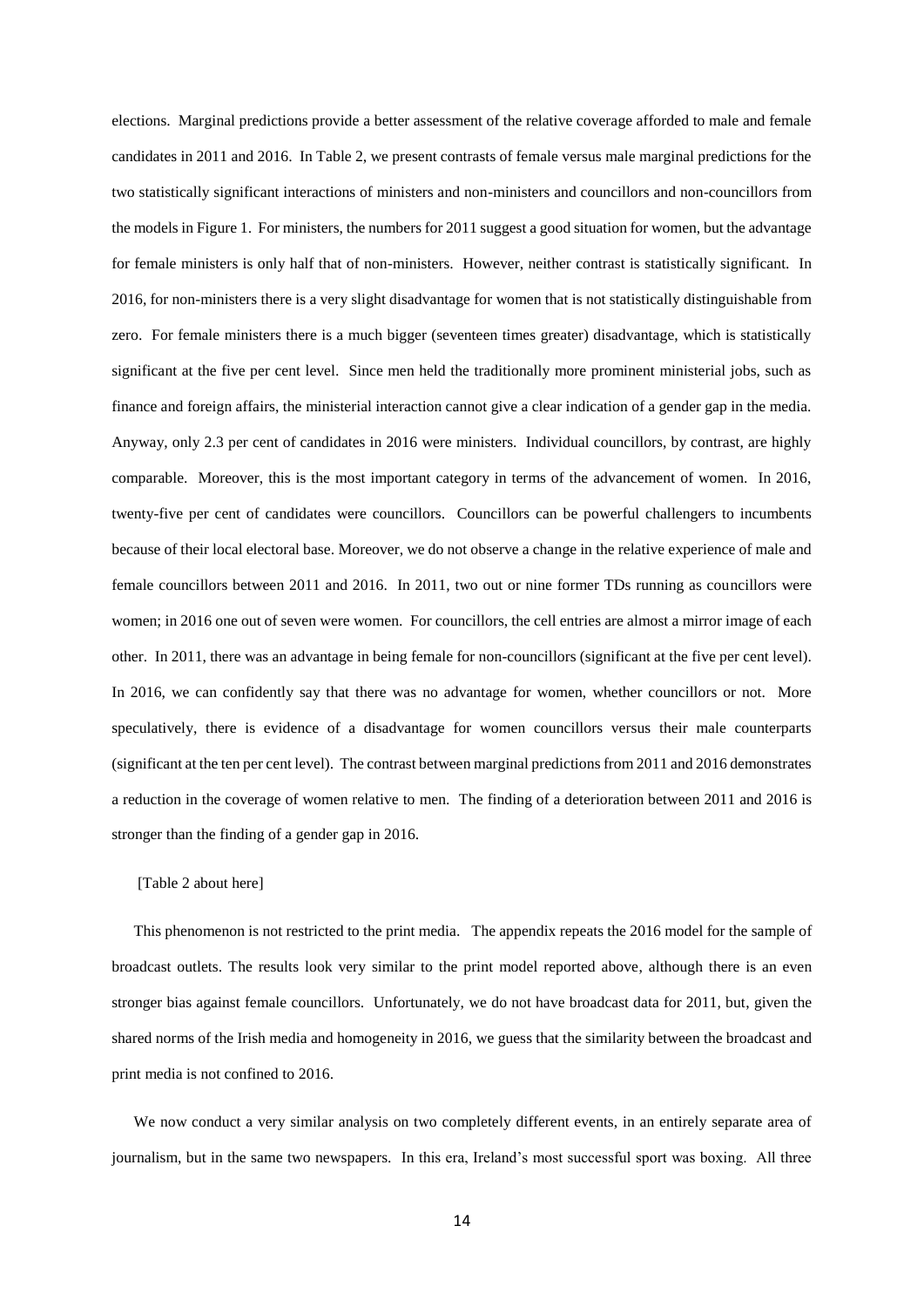medals won in 2008 were in boxing; four out of six in 2012 were boxing, with one each going to equestrian and walking events. The only gold medallist, and only woman, among all these was Katie Taylor, who is undoubtedly the most successful Irish athlete in recent times, having won multiple world titles as both an amateur and a professional. There were 113 mentioning articles for Katie Taylor, almost three times the total of the next most prominent competitor, silver medal-winning boxer, John Joe Nevin. The 2008 Olympics was much less skewed with the three medal-winning boxers scoring only thirty-two each. The other prominent athlete in 2008 was Denis Lynch, who was disqualified from the equestrian individual final after his horse failed a drugs test. The mix of events represented at the two Olympics is quite similar. Teams were present in running, equestrian, and sailing. Very few competed in more than one individual event, this being most common in swimming.

The equation for coverage of the Irish Olympic teams in 2008 and 2012 is as follows:

## *MentioningArticles*<sup>*i*</sup> =  $\beta_{0i}$  +  $\beta_1$ Female<sub>*i*</sub> +  $\beta_2$ Medals<sub>*i*</sub> +  $\beta_3$ Events<sub>*i*</sub> +  $\beta_4$ Independent<sub>*i*</sub> +  $e_i$  (2)

Figure 2 plots the coefficients from *Female, Medals,* and *Events* for 2008 and 2012. Reassuringly, winning medals makes a big difference in both years. Coverage in the *Irish Independent* matters in 2012, but not 2008. The more *Events* an athlete featured in and the fewer members of her team mattered in 2008, but not in 2012. There is a noticeable change in the indicator for female athletes. It is indistinguishable from zero in 2008 but in 2012 it shifts to -0.24 and is statistically significant at five per cent. Once again, the results in tabular form can be found in the appendix. As with election coverage, women athletes seem to receive lower coverage when they are many than when they are few.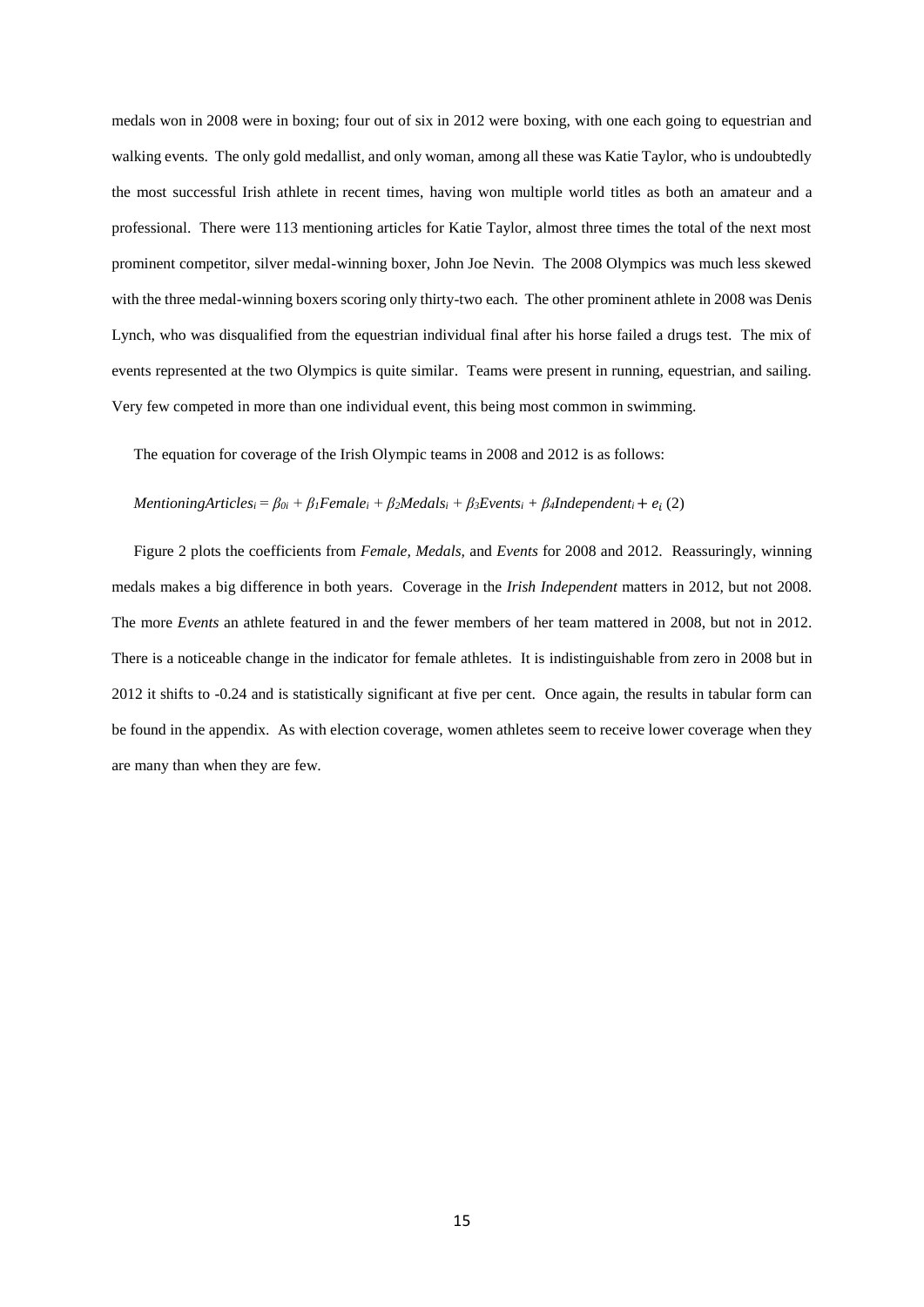# FIGURE 2



Selected Coefficients from Models of Olympics Coverage in 2008 and 2012

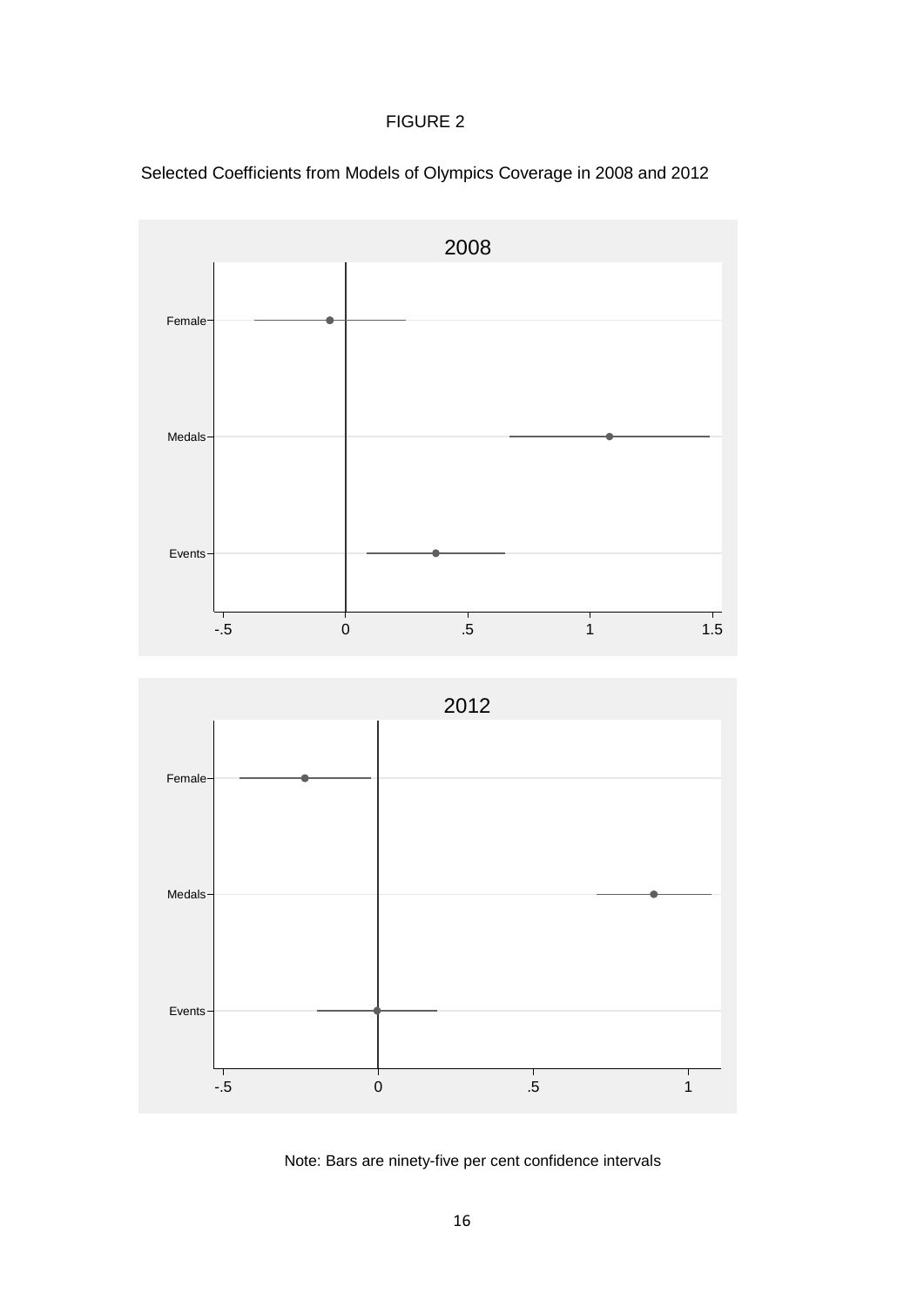These two different areas of journalism show the same reaction to a surge in the representation of women  $-$  a reduction in the coverage of women relative to men. In politics, an advantage for women in 2011 became most probably a disadvantage in 2016, or, at the very least, parity with men. In addition to the longitudinal study of two newspapers, we find a very similar level of underrepresentation right across the media sector in 2016. In relation to the Olympics, women went from parity in 2008 to a disadvantage in 2012. The gender biases revealed in 2012 and 2016 are not very large, but there are other reasons to believe the change is real. The analysis of the four cases is not sampled. We measure the population of coverage in two newspapers of the population of candidates and athletes. Moreover, the data we gather is virtually perfectly measured in some respects. There is no doubt as to who won medals or occupied offices.

#### **Discussion: Implicit Bias**

Between 2011 and 2016 the proportion of female Dáil candidates jumped from 0.152 to 0.289, an increase of ninety percent. Between 2008 and 2012, the proportion of female Summer Olympics team members surged from 0.28 to 0.45, an increase of 61 percent. The difference between the coefficient for the gender indicator before and after the step change was 0.22 for the Olympics and 0.65 for election coverage. This suggests the larger step change was associated with a greater reduction in the coverage of women. However, the election equations include many variables and interactions, while the sex indicator is the only gender effect in the Olympics equations. So, it is speculative to compare quantities across the two areas. Nonetheless, it seems safe to say that the bigger step change had a more dramatic effect on media coverage. We also have good reason to believe that the source of bias in both cases was the media, not the relevant social elite. In our analysis of elections, indicators of possible elite bias had no effect. In the case of the Olympics, it is hard to imagine how or why the elite would have intervened on behalf of male athletes. In this section, we explore the nature of this media bias.

The Irish media are not divided on left-right lines, as British newspapers and American television are. Indeed, it would be very surprising if they were, as Irish politics is not defined by a left-right continuum either. There was no change in the nature of the media system from 2008 to 2012 or from 2011 to 2016 (Breen et al. 2019). There was no change in male domination at the top of the two newspapers we studied. Male editors were in place in both papers for both elections. The *Irish Times* moved from a female to a male editor between the 2008 and 2012 Olympics, but the *Irish Independent's* top journalist was male for both. (See Table A4 for the name and sex of relevant editors). The proportion of women in journalism has been increasing, not decreasing (Rafter and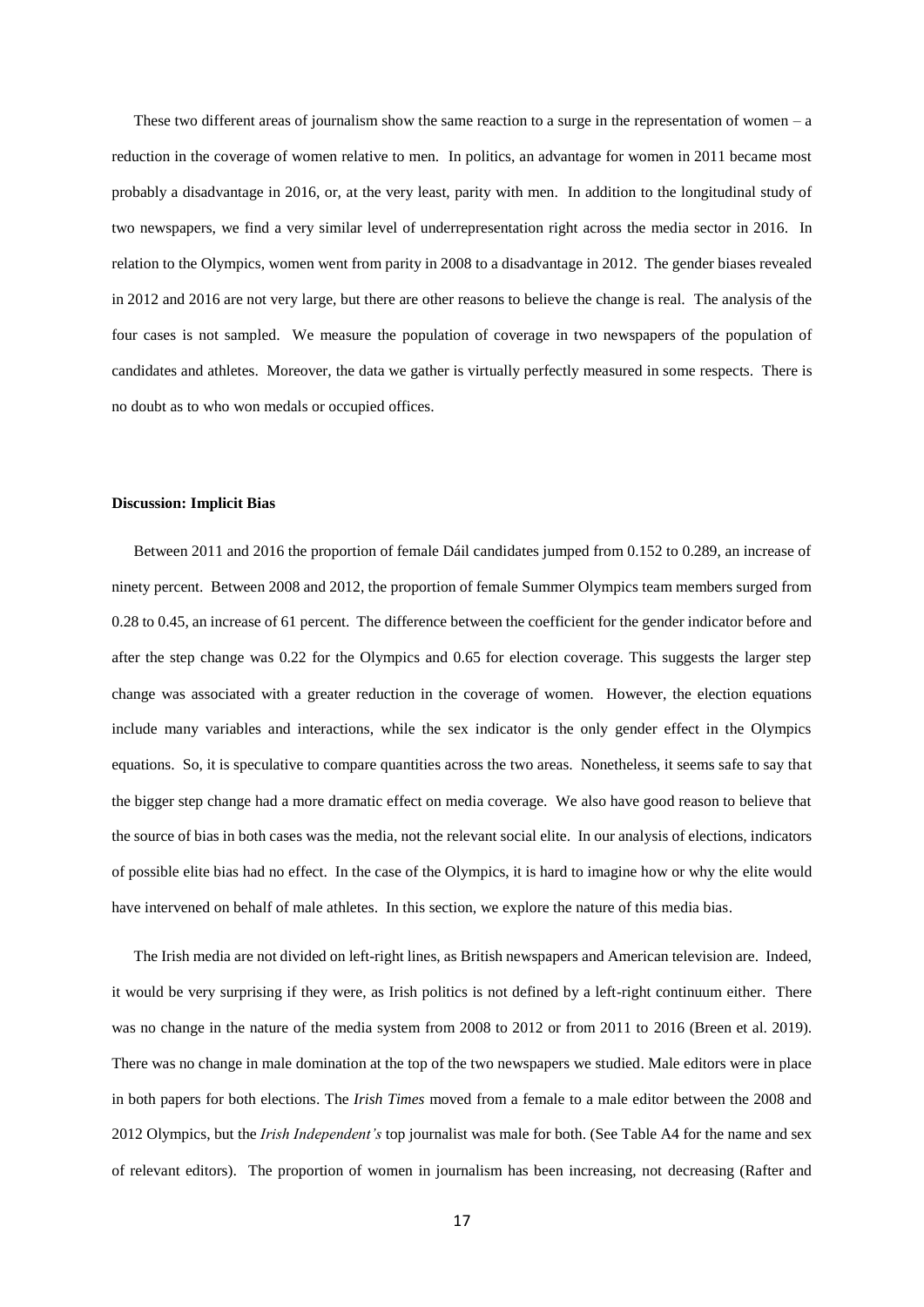Dunne 2015). There was no overall media backlash against women in public life. If anything, the media reflected the increased emphasis on gender equality in society and politics. In 2016, we showed above that there was a remarkably consistent level of underrepresentation across different media organisations in the public and private sectors, Irish and British ownership, and print versus broadcast. Our statistical analysis suggests that the drop in coverage of females was caused by an increase in the quantity, not a decrease in the quality, of female candidates and athletes. We have argued that the Irish political and athletic elite's sexism does not explain the drop in the coverage of females. The drop in coverage of female candidates resulted from implicit media bias, not explicit policy.

Newsrooms institutionalise the reproduction of some biases; institutionalise the attenuation of other biases; and pay little attention to yet others. For example, almost all promote a geographical bias; many seek to attenuate political bias; and most seek to do little about cultural biases. Different aspects of the coverage of women in public life can be found in the last two categories. We think many contemporary newsrooms will work to attenuate any difference of tone or framing of women in public life, even though they would have ignored these biases in the past. The tone and framing of gender are likely to be more influenced by news organisations than journalists. We also think newsrooms perhaps do less to attenuate biases in the amount of coverage given to women, partly because this is an aggregate issue that requires some level of data gathering and analysis and is, therefore, harder to spot than a reference to a woman's appearance or a negative portrayal of her abilities. In stories that feature more than one person, journalists probably do not usually deliberate about whether to mention men or women, never mind how often to mention them. We have not studied the mechanisms of implicit bias in Irish newsrooms. However, we think the mechanism was a combination of the newsroom's failure to institutionalise equal coverage in reporting and the implicit bias of individual journalists. Irish newsrooms are good at apportioning coverage equally. In election campaigns, this is done rigorously across establishment parties (Breen et al. 2019). Editors, presumably, have been committed to making sure women are not ignored, but have not organised routines to ensure that they are receiving equal coverage. Instead, it was left to individual journalists to correct for their own implicit gender bias when deciding whether to mention candidates. Deliberate correction works when there are few decisions to be made about few candidates or athletes (*Cf.* Meeks 2012: 78-9; Vohs et al. 2008: 894-5). It is tiring, and therefore less effective, when there are many decisions to be made about many candidates or athletes (Danziger, Levav and Aznaim-Passo 2011; Ma et al. 2013: 523; Govurun and Payne 2006; Correll, Park, Judd, Wittenbrink, Sadler, and Keesee 2007; Correll, Park, Judd, and Wittenbrink 2007). Thus, we think the most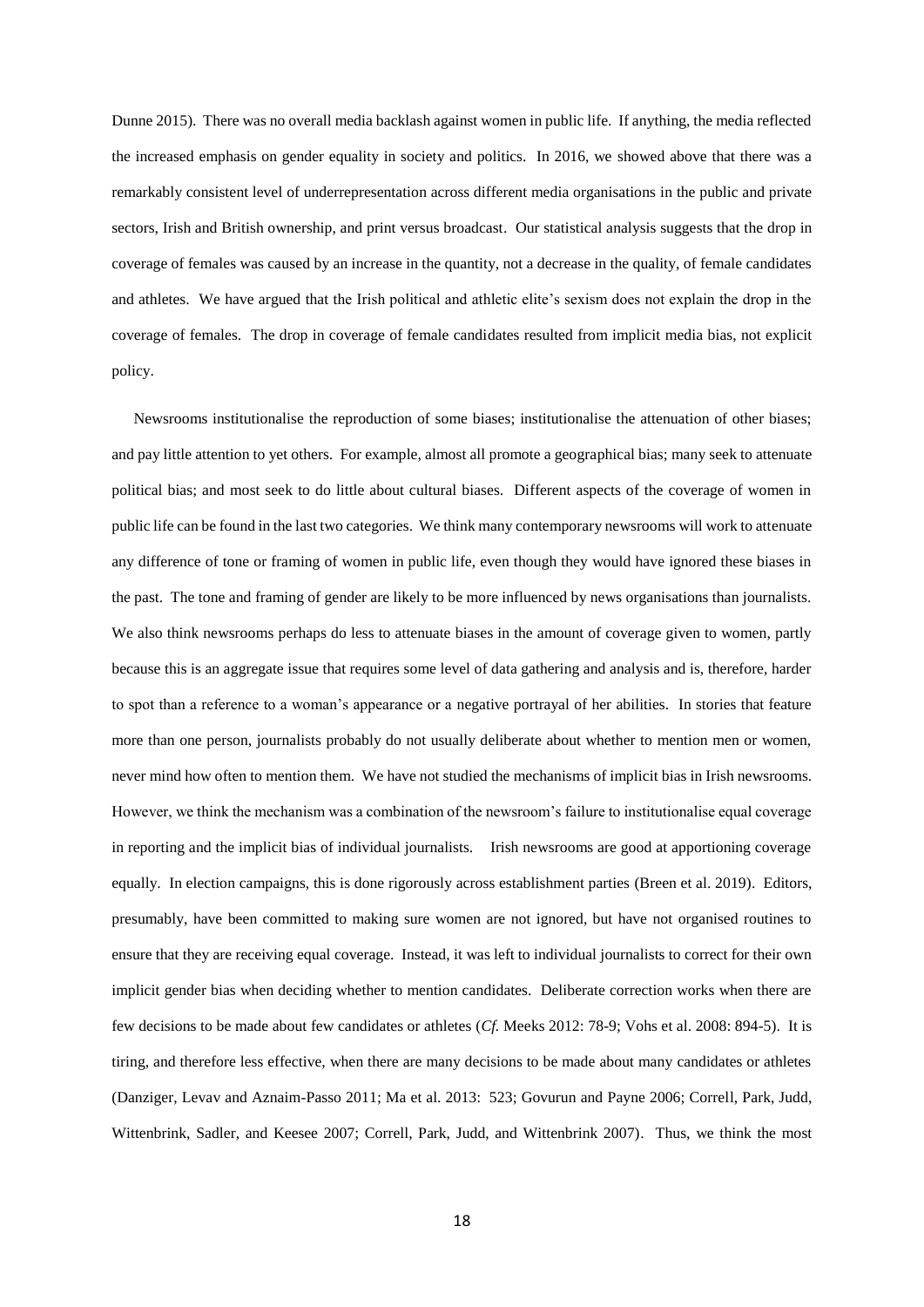plausible explanation is that newsrooms lack of interest in gender defaulted to the implicit bias of individual journalists.

#### **Conclusion**

Writing about an exceptional situation is not the same as writing about a common situation. We cannot assume that media coverage will increase smoothly, proportionally, and simultaneously, as women advance in public life. Apparent surges in female representation may be undermined by elite tokenism or media tokenism. Sectoral elites may signal to the media that females are less newsworthy than their male counterparts. The media's ability to deliver a token amount of coverage to women may seem to reflect reality when women are few, but be revealed as biased when women are many. We study surges in women's representation in two very different areas in the same media system. In both cases, there are deteriorations in the coverage of women compared to their male equivalents and in both the evidence points towards the media, rather than the relevant social elite.

Newsrooms were not set up to monitor, or to correct, a gender gap, in contrast to closely policed norms on balance between political parties. Instead, political and sports journalists were left to make most decisions to allocate space between men and women. Journalists needed to consciously correct for their own implicit gender bias to conform to their belief in gender equality when covering the news. A surge in women in politics and sport presented journalists with a potentially exhausting set of conscious checks on their own bias. We think they may have defaulted to their implicit attitudes and consequently there was a reduction in the coverage of women compared to equivalent men. Further observational studies, as well as laboratory experiments could explore this idea further. Nevertheless, this interpretation has practical implications.

We are more likely to make intuitive judgements when otherwise cognitively busy. Organisations can compensate for the flaws in human decision-making by imposing routines (Kahneman 2011: 417-418). One of the functions of the newsroom is correct (some of) the biases, implicit or explicit, of journalists. They can easily adapt these age-old routines to correct for gender bias too. Otherwise, the narrowing of the gender gap in political and sports representation may widen the gender gap in media coverage, or even reopen it, as appears to have happened in Ireland. The bigger the jump in female representation, multiplied by the extent of unconscious gender bias, the larger this unexpected and unwelcome side effect may be. Given the basis of our theory in psychology, this phenomenon should also exist outside the media in any context where there are large numbers of decisions about whether to favour males or females. Indeed, if the mechanism is a ultimately a psychological one, we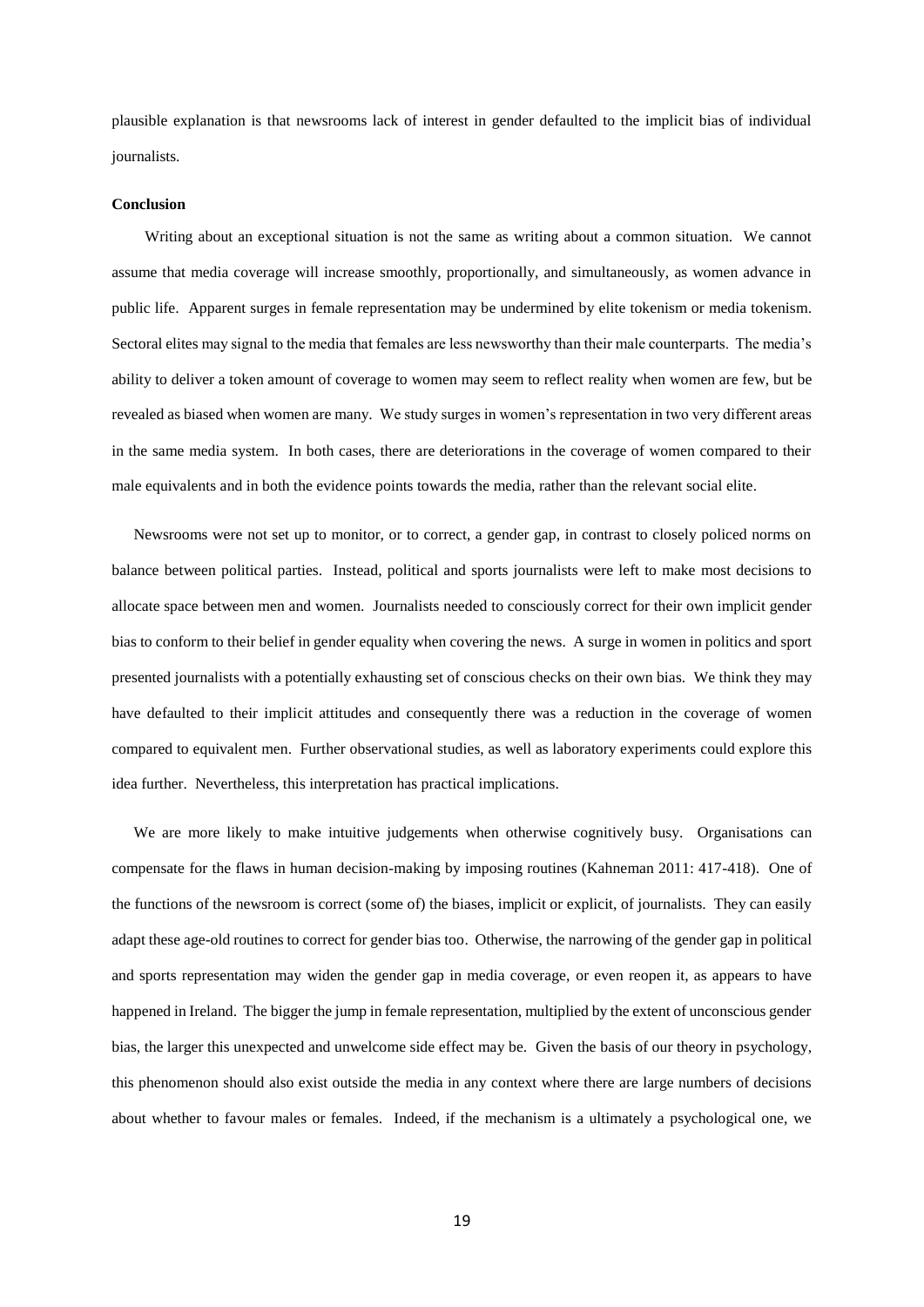should be wary of a similar unexpected reappearance of bias where other historically marginalised groups secure increase representation, for example, race, caste, ethnicity, and others.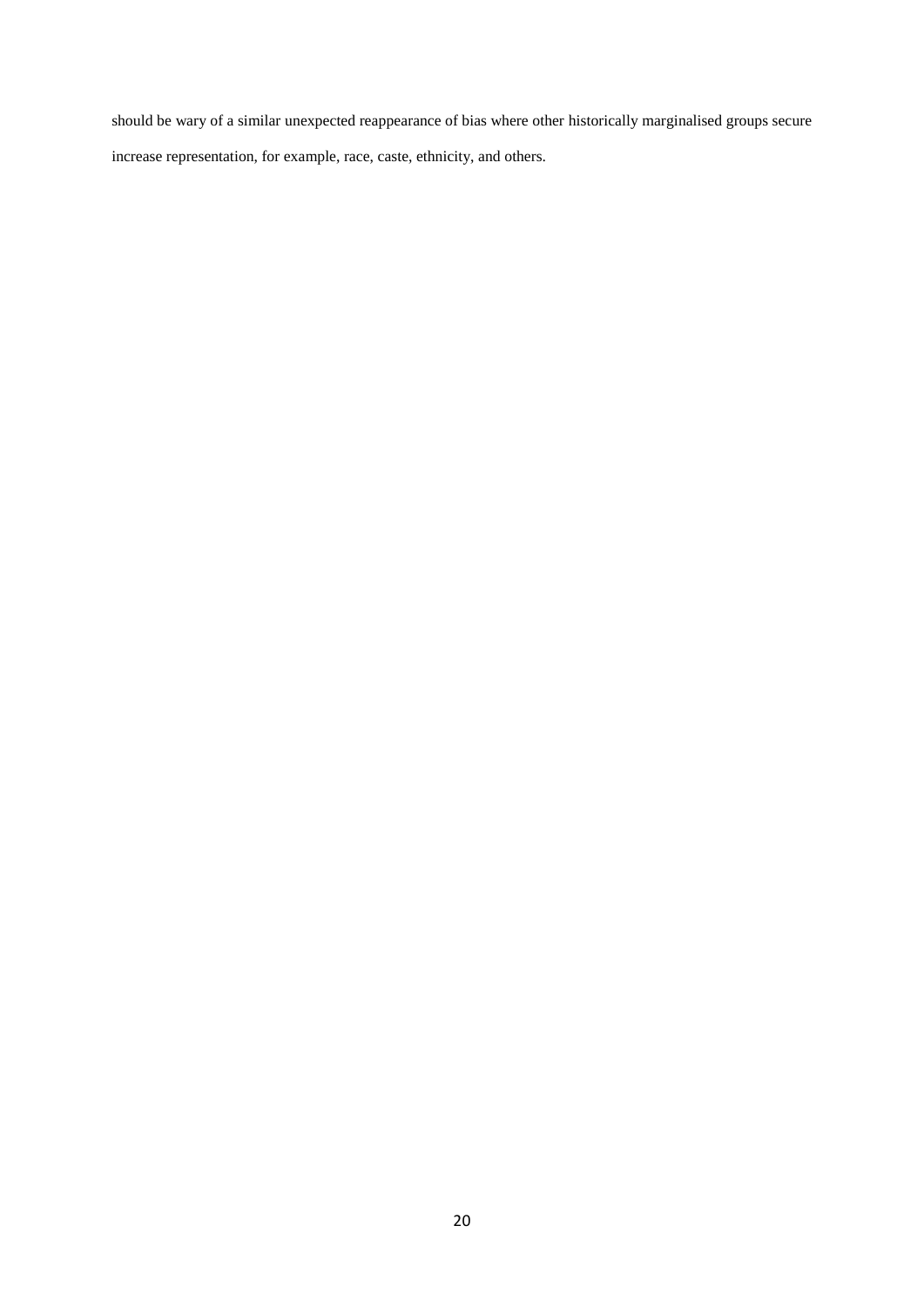#### **REFERENCES**

Bellas, Marcia L. 1997. "Disciplinary Differences in Faculty Salaries: Does Gender Bias Play a Role?" *Journal of Higher Education* 68 (3): 299-321.

Benoit, Kenneth and Marsh, Michael. (2002). 'Incumbent and Challenger Spending Effects in Proportional Electoral Systems.' Political Research Quarterly 63 (1): 159-173.

Bernstein, Alina. (2002). Is it Time for a Victory Lap? Changes in the Media Coverage of Women in Sport. International Review for the Sociology of Sport 37 (3-4): 415-428.

Blumell, Lindsey and Cooper, Glenda. (2019). Measuring Gender in News Representations of Refugees and Asylum Seekers. International Journal of Communication 13: 4444-4464.

Blumler, Jay and Gurevitch. (1981). Politicians and the Press: an essay on role relationships. In Dan Nimo and Keith Sanders, eds., *Handbook of Political Communication*. Beverly Hills, CA: Sage.

Bodenhausen, Galen. (1990). Stereotypes as Judgmental Heuristics: Evidence of Circadian Variations in Discrimination. Psychological Science 1 (5): 319-322.

Boomgarden, Hajo, Boukes, Mark, and Iorgoveanu. (2016). Image Versus Test: How Newspaper Reports Affect Evaluations of Political Candidates. International Journal of Communication 10, 2529-2555.

Buckely, Fiona. (2013). 'Women and Politics in Ireland: the Road to Sex Quotas' Irish Political Studies 28 (3): 341-359.

Buckley, Fiona and Brennan, Mary. (2016). 'Implementation of gender quotas in Ireland.' Paper presented to the Annual Conference of the Political Studies Association of Ireland, Belfast, October 7-9.

Buckley, Fiona, Galligan, Yvonne, and McGing, Claire. (2016). 'Women and the Election: Assessing the Impact of Gender Quotas.' In How Ireland Voted 2016: The Election that Nobody Won, eds. Michael Gallagher and Michael Marsh. Cham: Palgrave Macmillan, 185-206.

Buckley, Fiona, Mariani, Mack, McGing, Claire, and White, Timothy. (2015). Is Local Office a Springboard for Women to Dáil Éireann? Journal of Women, Politics and Policy 36 (3): 311-335.

Burke, Cindy and Sharon R., Mazzarella. (2008) "A Slightly New Shade of Lipstick: Gendered Mediation in Internet News Stories. *Women's Studies in Communication* 31 (3): 395-418.

Chappell, Louise. (2006). Comparing Political Institutions: Revealing the Gendered "Logic of Appropriateness". *Politics and Gender* 2 (2): 223-235.

Cook, Timothy E. (1988). Press Secretaries and Media Strategies in the House of Representatives: Deciding Whom to Pursue*. American Journal of Political Science* 32: 1047-1069.

Cook, Timothy E. (1998). *Governing with the News: The News Media as a Political Institution*. Chicago: University of Chicago Press.

Cooky, Cheryl, Messner, Michael A., and Musto, Michaela. (2015). "It's Dude Time!": A Quarter Century of Excluding Women's Sports in Televised News and Highlight Shows. Communication and Sport 3 (3): 261-287.

Correll, Joshua, Park, Bernadette, Judd, Charles, and Wittenbrink, Bernd. (2007). The influence of stereotypes on decisions to shoot. European Journal of Social Psychology 37: 1102-1117.

Cushion, Stephen and Jackson, Daniel. (2019). Introduction to special issue about election reporting: Why journalism (still) matters. Journalism. 20 (8): 985-993.

Dahlerup, Drude. 2006. Conclusion. In Women, Quotas and Politics, ed. Drude Dahlerup. Abingdon: Routledge, 293-307.

Drudy, Sheelagh. 2008. "Gender balance/gender bias: the teaching profession and the impact of feminisation." *Gender and Education* 20 (4): 309-323.

de Vreese, Claes, Esser, Frank, and Hopmann, David Nicolas. (2017). Comparing Political Journalism. London: Routledge.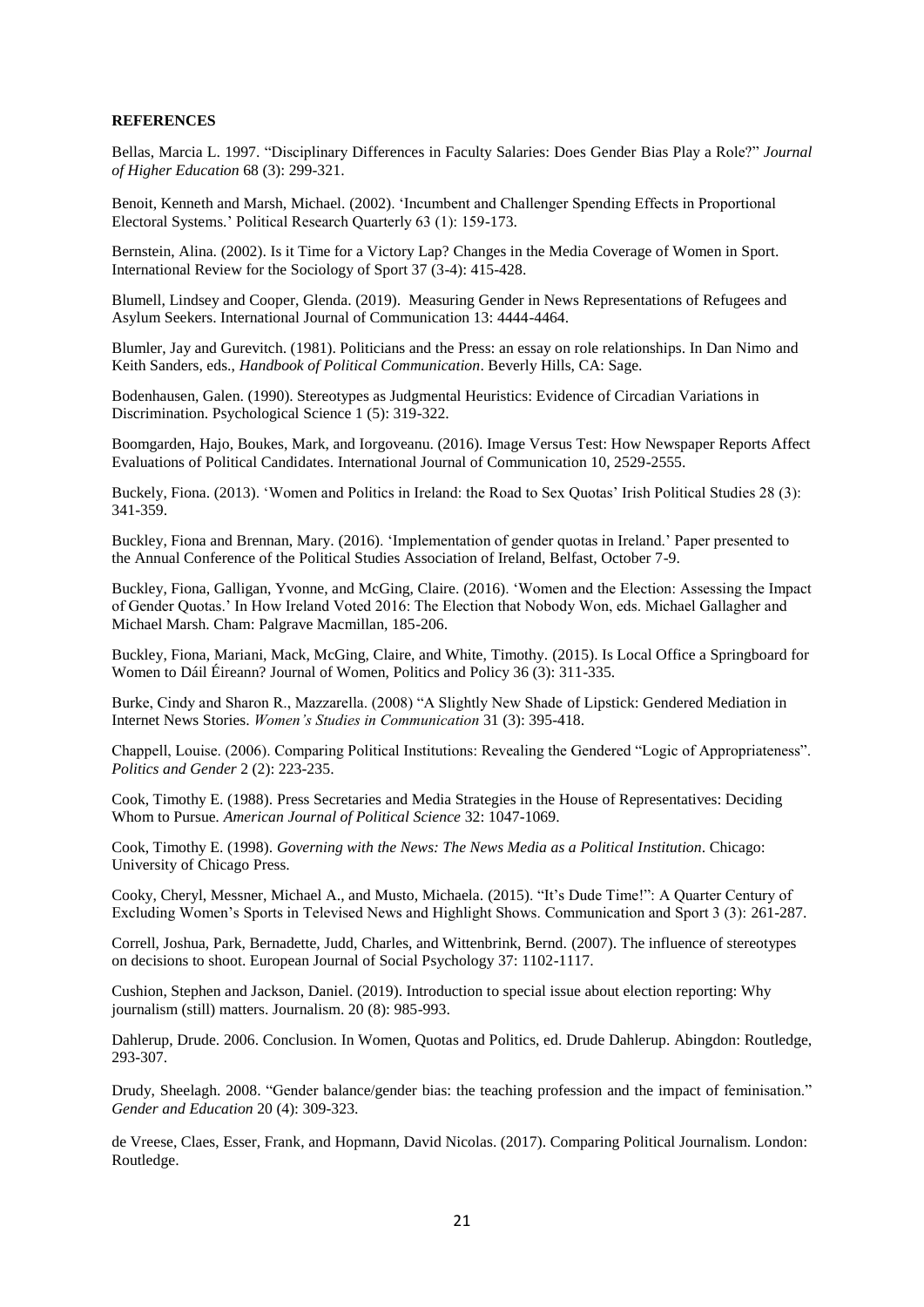de Swert, Knut, and Hooghe, Mark. 2010. When Do Women Get a Voice? Explaining the Presence of Female News Sources in Belgian News Broadcasts (2003-5). European Journal of Communication 25 (1): 69-84.

Fowler, Linda L. and Lawless, Jennifer. (2009). Looking for Sex in All the Wrong Places: Press Coverage and the Electoral Fortunes of Gubernatorial Candidates. Perspectives on Politics 7 (3): 519-536.

Franceschet, Susan and Piscopo, Jennifer M. (2008). 'Gender Quotas and Women's Substantive Representation: Lessons from Argentina.' Politics and Gender 4: 393-425.

Gans, Herbert. 1979. Deciding What's News: A Study of CBS Evening News, NBC Nightly News, Newsweek, and Time. Chicago: Northwestern University Press.

Gerding Speno, Ashton and Stevens Aubrey, Jennifer. (2018). Sexualization, Youthification, and Adultification: A Content Analysis of Images of Girls and Women in Popular Magazines, Journalism and Mass Communication Quarterly 95 (3): 625-646.

Govorun, Olesya and Payne, Keith. (2006). Ego-Depletion and Prejudice: Separating Automatic and Controlled Components. Social Cognition 24 (2): 111-136.

Greenwald, Anthony and Krieger, Linda Hamilton. (2006). Implicit Bias: Scientific Foundations. Californian Law Review 94 (4): 945-967.

Greenwald, Anthony, McGhee, Debbie, and Schwartz, Jordan. (1998). Measuring Individual Differences in Implicit Cognition: The Implicit Association Test. Journal of Personality and Social Psychology 74 (6): 1464- 1480.

Greenwald, Anthony, Poehlman, Andrew, Uhlmann, Eric, and Banaji, Mahzarin. (2009). Understanding and using the Implicit Association Test: III. Meta-analysis of predictive validity. Journal of Personality and Social Psychology 97 (1): 17-41.

Hallin, Daniel, and Paolo, Mancini. (2004). Comparing Media Systems: Three Models of Media and Politics. Cambridge: Cambridge University Press.

Hanitzsch, Thomas and Hanusch, Folker. (2012). Does gender determine journalists' professional views? A reassessment based on cross-national evidence. European Journal of Communication 27 (3): 257-277.

Hedenborg, Susanna. (2013). The Olympic Games in London 2012 from a Swedish Media Perspective. International Journal of the History of Sport 30 (7): 789-804.

Horgan, John. (2001). *Irish Media: A Critical History*. London: Routledge.

Humprecht, Edda and Esser, Frank. (2017). A glass ceiling in the online age? Explaining the underrepresentation of women in online political news. European Journal of Communication 32 (5): 439-456.

Kam, Cindy, and Zechmeister, Elizabeth. (2013). 'Name Recognition and Candidate Support.' American Journal of Political Science 57 (4): 971-986.

Kanter, Rosabeth. (1977). 'Some Effects of Proportions on Group Life: Skewed Sex Rations and Responses to Token Women' American Journal of Sociology 82 (5): 965-90.

Keenan, Lisa and McElroy, Gail. (2016). 'Who supports gender quotas in Ireland?' Irish Political Studies, 32 (3): 382-403.

Kitch, Carolyn. (2015). Women in the Newsroom. Journalism and Mass Communication Quarterly 92 (1): 35- 38.

Knoppers, Annelies and McDonald, Mary. (2010). Scholarship on Gender and Sport in Sex Roles and Beyond. *Sex Roles* 63: 311-323.

Kokkonen, Andrzej and Wängnerud, Lena. (2017). Women's Presence in Politics and Male Politicians' Commitment to Gender Equality in Politics: Evidence from 290 Swedish Local Councils. *Journal of Women, Politics, and Policy* 38 (2): 199-220.

Krook, Mona Lena. (2009). Quotas for Women in Politics: Gender and Candidate Selection Reform Worldwide. Oxford: Oxford University Press.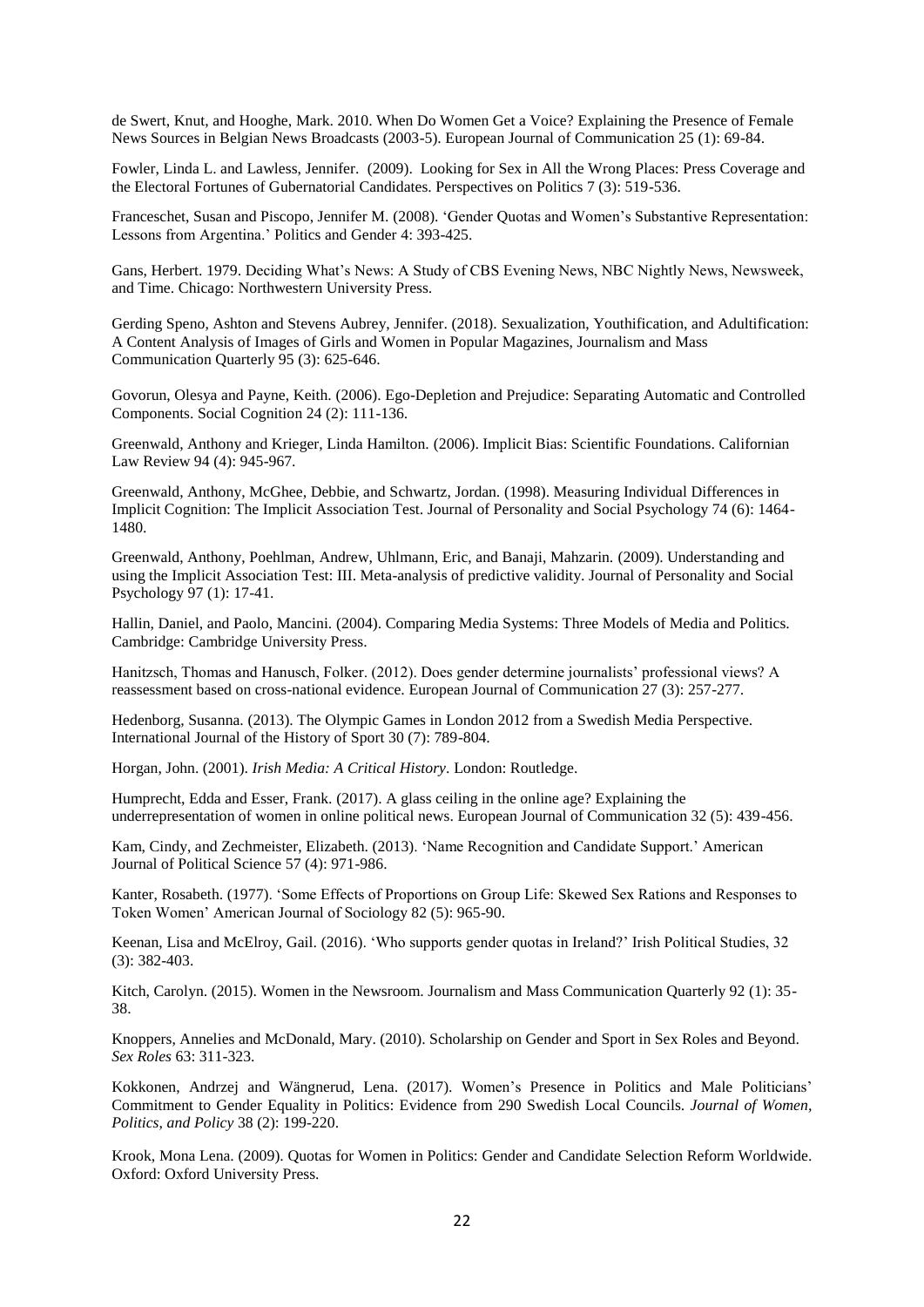Laucella, Pamela C., Hardin, Marie, Bien-Aimé, Steve, and Antunovic, Dunja. (2017). Diversifying the Sports Department and Covering Women's Sports: A Survey of Sports Editors. Journalism and Mass Communication Quarterly 94 (3): 772-792.

Liang, Limin. (2019). Crafting Resonance in a Sports Media Event. Journalism Studies 20 (3): 401-422.

Markula, Pirkko. (2009). Introduction. In Pirkko Markula, ed., Olympic Women and the Media. Palgrave Macmillan, 1-28.

McElroy, Gail. (2016). 'Gender and the Vote,' paper presented to the Annual Conference of the Political Studies Association of Ireland, Belfast, October 7-9.

McGing, Claire. (2013). 'The Single Transferable Vote and Women's Representation in Ireland.' Irish Political Studies 28 (3): 322-340.

McMenamin, Iain, Flynn, Roderick, O'Malley, Eoin, and Rafter, Kevin. (2012). 'Commercialism and Election Framing: A Content Analysis of Twelve Newspapers in the 2011 Irish General Election.' The International Journal of Press/Politics 18 (2): 167-187.

Meeks, Lindsey (2012). 'Is She "Man Enough"? Women Candidates, Executive Political Offices, and News Coverage'. Journal of Communication 62: 175-193.

O'Brien, Ann and Suiter, Jane. 2017. 'Best and worst practice: a case study of qualitative gender balance in Irish broadcasting.' Media, Culture and Society 39 (2): 259-269.

O'Brien, Mark. 2017. *The Fourth Estate: Journalism in Twentieth-Century Ireland*. Manchester: Manchester University Press.

O'Neill, Deirdre and Multready, Matt. (2015). The Invisible Woman? A comparative study of women's sports coverage in the UK national press. *Journalism Practice* 9 (5): 651-668.

O'Neill, Deirdre, Savigny, Heather, and Cann, Victoria. (2016). Women in the UK press: not seen and not heard? *Feminist Media Studies* 16 (2): 293-307.

Parry-Giles, Shawn J. (2000). Mediating Hillary Rodham Clinton: Television News Practices and Image-Making in the Postmodern Age. Critical Studies in Media Communication 17 (2): 205-226.

Pattie, Charles, and Johnston, Ron. (2004). 'Party knowledge and candidate knowledge: constituency campaigning and voting in the 1997 British General Election.' Electoral Studies 23: 795-819.

Pedersen, Sarah. (2018). Press Response to Women Politicians: A comparative study of suffragettes and contemporary Scottish Parliament leaders. Journalism Studies 19 (5): 709-725.

Rafter, Kevin and Dunne, Stephen. (2015). The Irish Journalist Today. Dublin: Dublin City University.

Ross, Karen, Ging, Debbie, and Barlow, Charlotte. (2017). 'UK and Ireland: Employment, Representation and the 30 per cent cul-de-sac.' In Gender Equality and the Media: A Challenge for Europe, eds. Karen Ross and Claudia Padovani. London: Routledge, 221-232.

Ross, Karen, Boyle, Karen, Carter, Cynthia, and Ging, Debbie. (2018). Women, Men and News. Journalism Studies 19 (6): 824-845.

Shor, Eran, van de Rijt, Arnout, Miltsov, Alex, Kulkarni, Vivek, and Skiena, Steven. (2015). A Paper Ceiling: Explaining the Persistent Underrepresentation of Women in Printed News. American Sociological Review 80 (5): 960-984.

Sjøvaag, Helle and Pedersen, Truls André. (2019). Female Voices in the News: Structural Conditions of Gender Representations in Norwegian Newspapers. Journalism and Mass Communication Quarterly 96 (1): 215-238.

Sorensen, Alan. (2007). Bestseller Lists and Product Variety. Journal of Industrial Economics 55 (4): 715-38.

Soroka, Stuart. (2014). Negativity in Democratic Politics. Cambridge: Cambridge University Press.

Sreberny, Annabelle, and van Zoonen, Liesbet. (2000). Gender, Politics, and Communication: An Introduction in Sreberny and van Zoonen, eds., Gender, Politics, and Communication. Cresskill, NJ: Hampton, 1-21.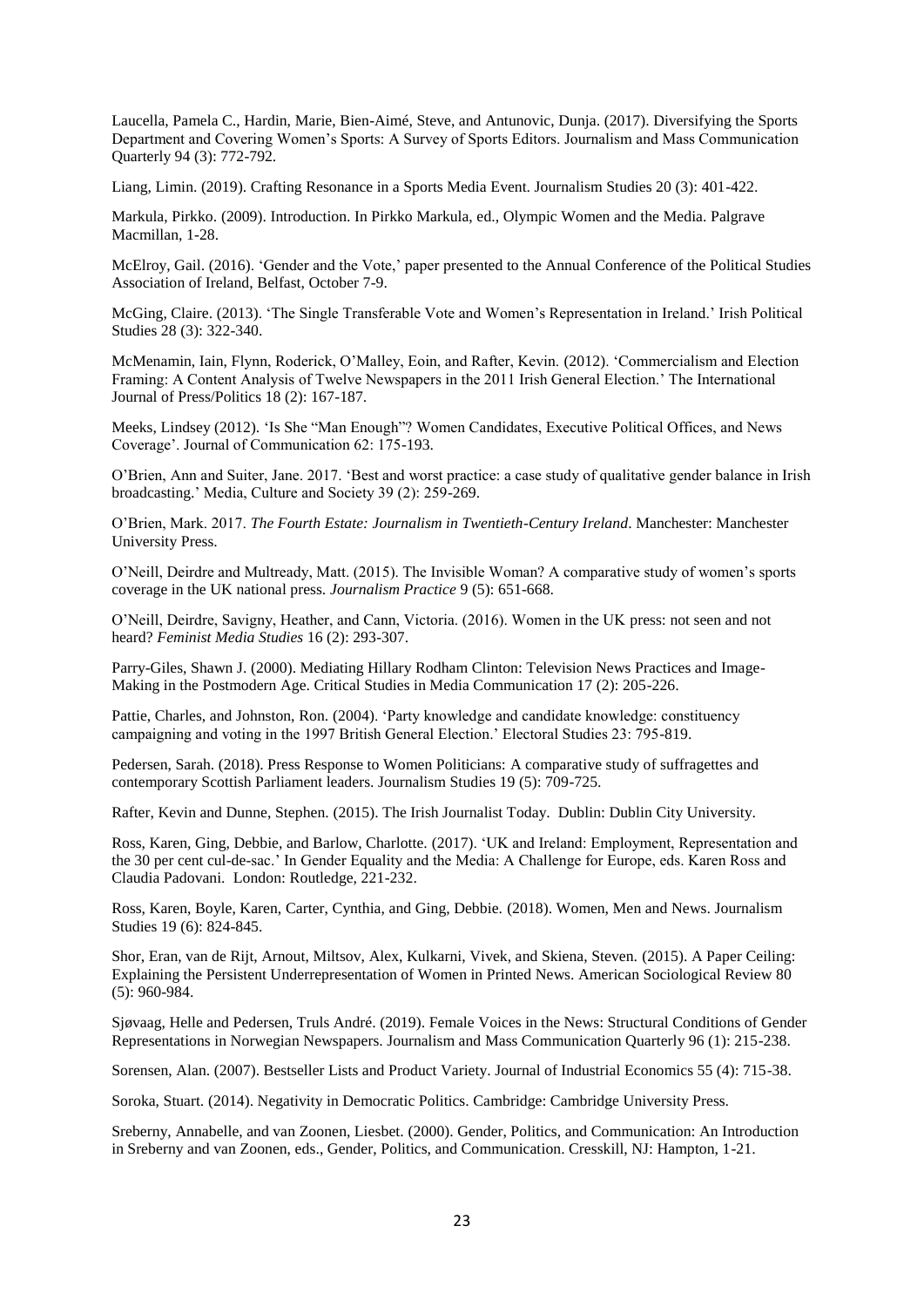Standards in Public Office Commission. (2016). *Dáil General Election 26 February 2016*. Dublin: Standards in Public Office Commission.

Sundstrom, Aksel, Paxton, Pamela, Wang, Yi-Ting, and Lindberg, Staffan. (2017). Women's Political Empowerment: A New Global Index, 1900-2012. World Development 94: 321-335.

Sunday Business Post. (2012). Olympic success depends on backing the right horses. Sunday Business Post, July 22.

Sunday Independent. (2012). Another Chance to Learn and Improve. Sunday Independent, July 22.

Toff, Benjamin and Palmer, Ruth A. (2019). Explaining the Gender Gap in News Avoidance: "News-Is-for-Men" Perceptions and the Burdens of Caretaking. Journalism Studies 20 (11): 1563-1579.

Vandenberghe, Hanne. (2018). Representation of Women in the News: Balancing Career and Family Life. Media and Communication 7 (1): 4-12.

Van der Pas, Daphne and Aaldering, Loes. (2020). Gender Differences in Political Media Coverage: A Meta-Analysis. *Journal of Communication* 70: 114-143.

Vohs, Kathleen, Baumeister, Roy, Schmeichel, Brandon, Twenge, Jean, Nelson, Noelle, and Tice, Dianne. (2008). Making Choices Impairs Subsequent Self-Control: A Limited-Resource Account of Decision Making, Self-Regulation, and Active Initiative. Journal of Personality and Social Psychology 94 (5): 883-898.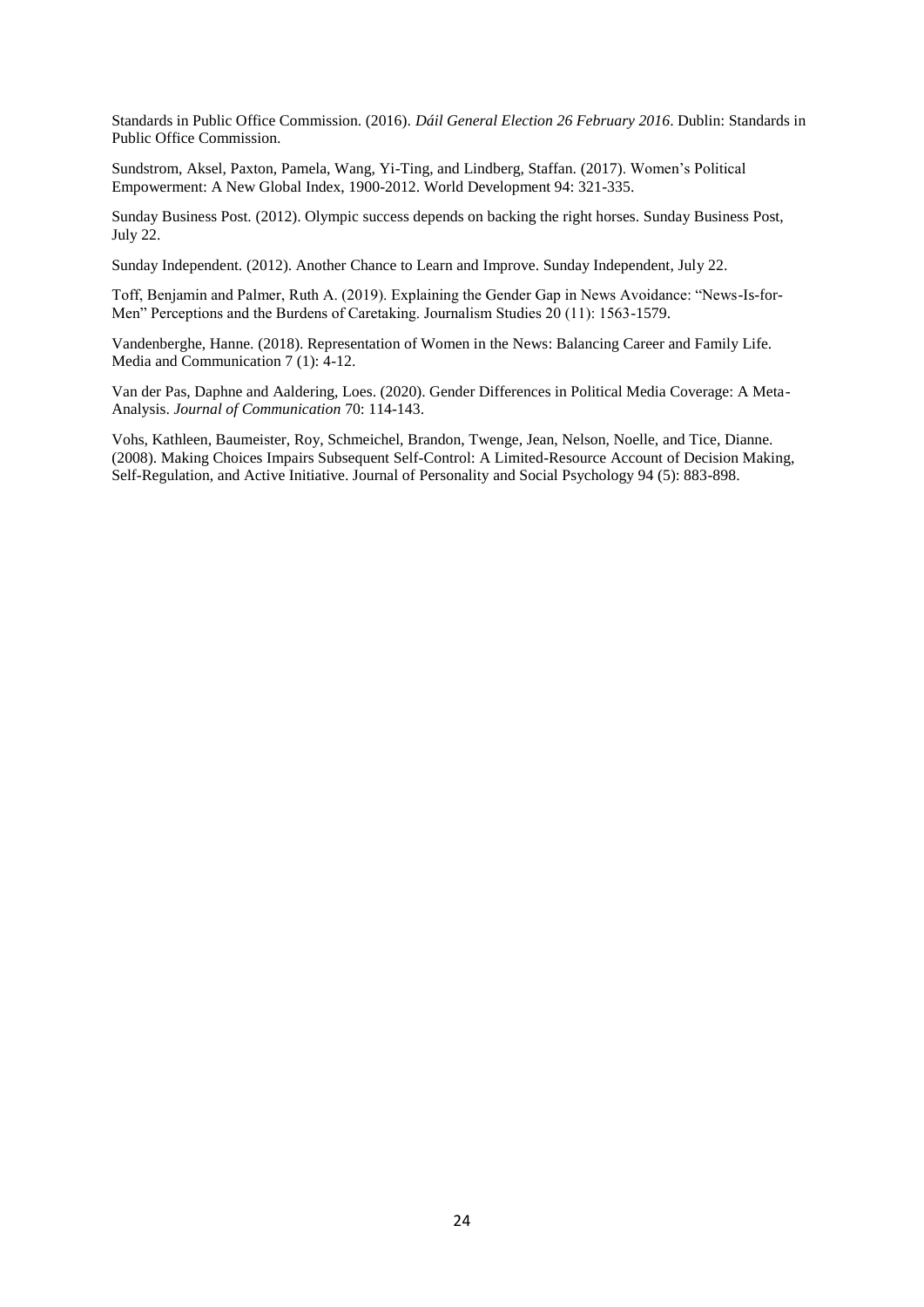## Validation of Automatic Name Counts

|                  | Precision | Recall [full name] | Recall [surname] |
|------------------|-----------|--------------------|------------------|
| Overall          | 0.98      |                    | 0.64             |
| <b>Male 2011</b> | 1         | 1                  | 0.65             |
| Male 2016        | 0.95      | 1                  | 0.45             |
| Female 2011      |           | 1                  | 0.86             |
| Female 2016      |           |                    | 0.85             |

Note: Random sample of 600 paragraphs from the Irish Times and Irish Independent in

2011 and 2016.

Our analysis of elections is based on a simple search for the full name of candidates. As Table A1 shows, this worked almost perfectly. The earlier section of our historical newspaper data is based on Optical Character Recognition from reproductions of the print editions. It was not possible to automatically identify separate articles and therefore not possible to decide whether the mention of a surname by itself referred to an election candidate or somebody else. This is why we counted only mentions of the given name and surname. Of course, in an article, newspapers usually leave out the given name, or in more playful pieces, the surname, after the first mention of the full name. This means our data undercounts the difference in mentions between the most and least mentioned candidates. These failures to recall are overwhelmingly mentions of party leaders or ministers. This issue probably has little or no effect on the larger groups we emphasise: councillors and candidates without an elected position. Moreover, this issue does not appear particularly relevant to the central finding of our article, which is an increase in gender bias from 2011 to 2016. If there had been a substantial decrease in female recall relative to male recall between 2011 and 2016, this would have resulted in a drop in female mentions relative to male mentions. However, there is virtually no change in female recall and a noticeable drop in male recall. This suggests that the data might be underestimating the size of the new gender bias in 2016.

The Olympic data is a search on the full name for articles using the Lexis Nexis. As with our own programme described above, this procedure is virtually perfect in finding mentions of the full name, but does not recall mentions of the surname or given name subsequent to the use of the full name earlier in an article. Given the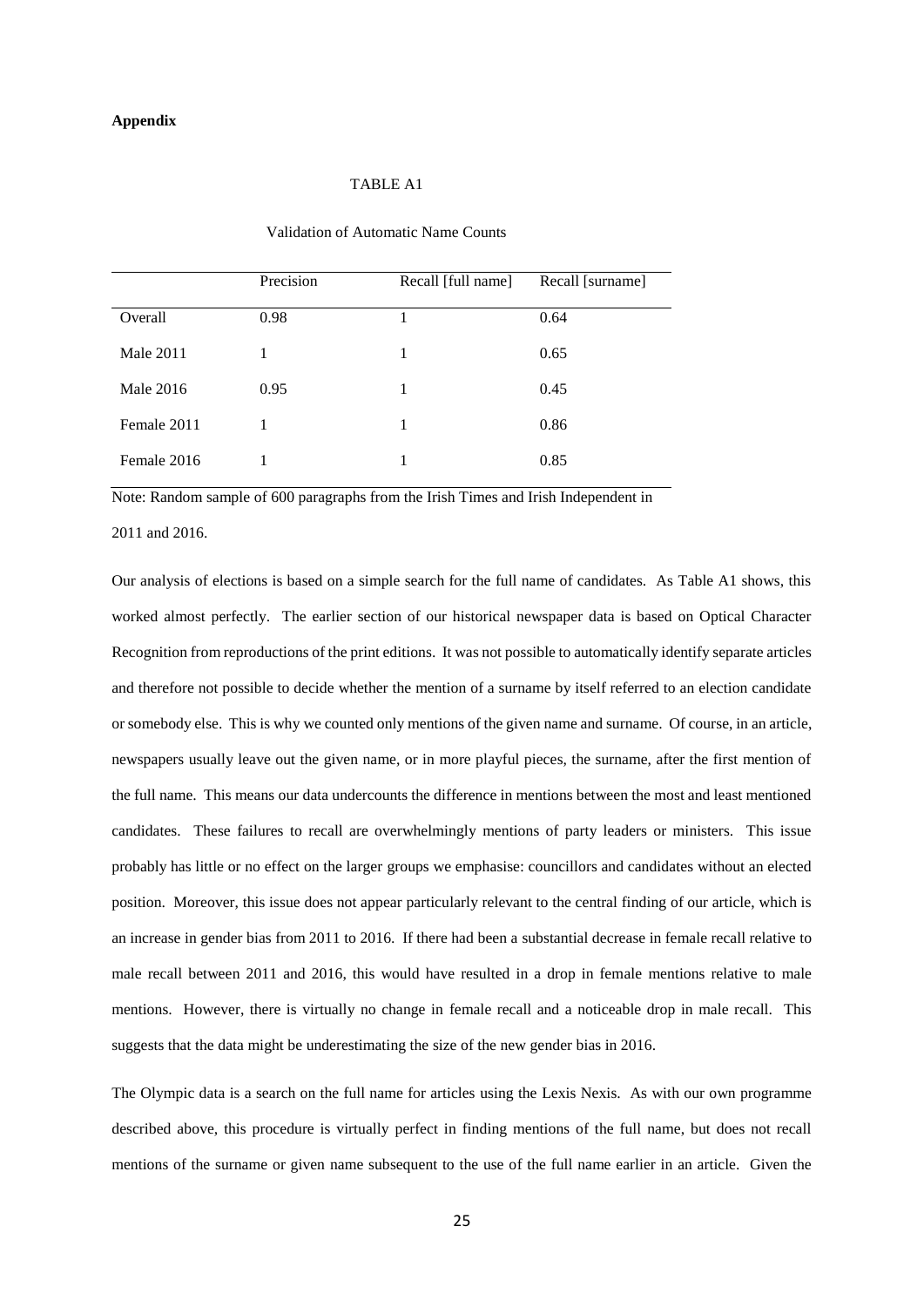individual nature of most Olympic sports, and especially the ones in which Irish athletes were most successful, the Olympic articles tend to focus on only one Irish athlete. By contrast, it is much more common for election coverage to mention several candidates in one article.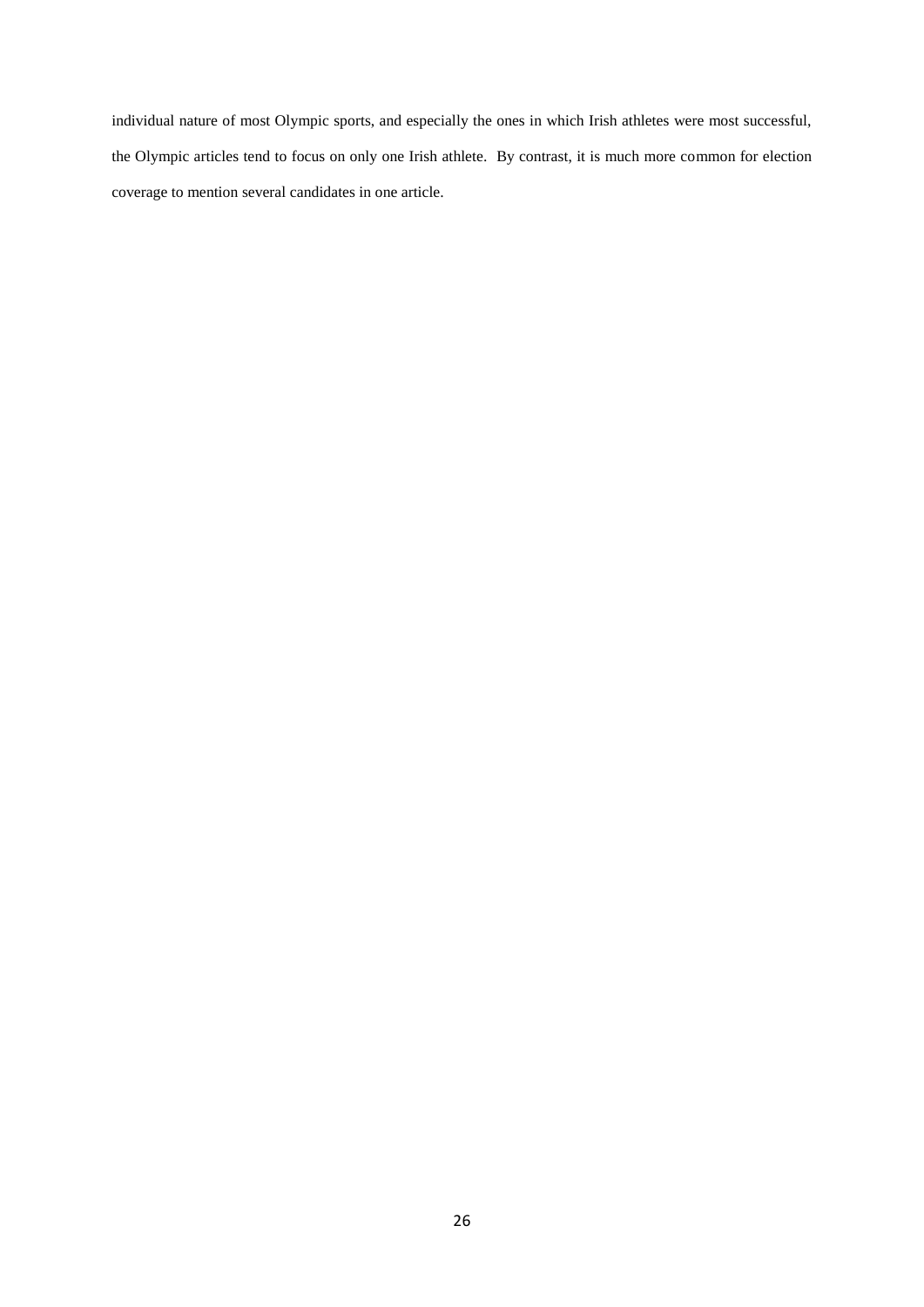|                         | 2011                       | 2016 Print                 | 2016 Broadcast             |
|-------------------------|----------------------------|----------------------------|----------------------------|
|                         | Coefficient<br>(Robust SE) | Coefficient<br>(Robust SE) | Coefficient<br>(Robust SE) |
| Selection               |                            | $0.60*(0.30)$              | 0.36(0.44)                 |
| Female                  | $0.63*(0.27)$              | $-0.02(0.19)$              | 0.70(0.47)                 |
| <b>Female Selection</b> |                            | $-0.18(0.35)$              | 0.27(0.65)                 |
| Leader                  | $3.50***(0.24)$            | $3.84***(0.41)$            | $5.49***(0.67)$            |
| Minister                | $1.56***(0.43)$            | $2.76***(0.44)$            | $4.00***(0.63)$            |
| Junior Minister         | $1.33**$ (0.42)            | $1.34***(0.29)$            | $2.81***(0.70)$            |
| Non-Executive TD        | $0.90***(0.23)$            | $1.19***(0.23)$            | $2.72$ *** $(0.53)$        |
| Senator                 | $0.69*(0.34)$              | $1.00**$ (0.37)            | 0.03(1.09)                 |
| Councillor              | $0.65***(0.15)$            | $0.85***(0.22)$            | $1.47**$ (0.46)            |
| Vote                    | $2.06***(0.24)$            | $2.40***(0.37)$            | $2.06***(0.44)$            |
| Female Leader           |                            | $-1.05(0.65)$              | $-2.60*(1.00)$             |
| Female Minister         | $-0.18(0.75)$              | $-1.44**(0.47)$            | $-3.91**$ (1.24)           |
| Female Junior Minister  | $-1.37$ † (0.76)           | $-0.39(0.43)$              | $-27.12***(1.21)$          |
| Female Non-Executive TD | $-0.11(0.54)$              | $-0.27(0.35)$              | $-1.41$ † (0.73)           |
| Female Senator          | $-0.23(0.51)$              | $-0.27(0.46)$              | 1.17(1.23)                 |
| Female Councillor       | $-0.61$ † $(0.31)$         | $-0.59*(0.25)$             | $-2.51**$ (0.84)           |
| Female Vote             | $-0.10(0.59)$              | 0.08(0.62)                 | 1.44(0.96)                 |
| Fianna Fáil             | 0.46(0.52)                 | 0.06(0.25)                 | $-0.02(0.54)$              |
| Fine Gael               | $-0.77*(0.32)$             | 0.17(0.20)                 | $-0.83(0.55)$              |
| Labour                  | $-0.78**$ (0.28)           | $0.55*(0.25)$              | 0.08(0.57)                 |
| Sinn Féin               | $-0.28(0.29)$              | 0.17(0.26)                 | $-1.16*(0.52)$             |
| Male Fianna Fáil        | $-0.23(0.55)$              | $-0.51(0.34)$              | 0.31(0.57)                 |
| Male Fine Gael          | 0.16(0.35)                 | $-0.38(0.24)$              | 0.29(0.62)                 |
| Male Labour             | 0.26(0.34)                 | $-0.27(0.31)$              | $-0.04(0.68)$              |
| Male Sinn Féin          | $-0.34(0.38)$              | $-0.42(0.36)$              | $1.04 \dagger (0.54)$      |
| Dublin                  | $0.40*(0.16)$              | $0.40**$ (0.13)            | 0.31(0.35)                 |
| Cork                    | 0.28(0.18)                 | 0.14(0.23)                 | $-1.03$ † $(0.57)$         |
| Limerick                | $0.31*(0.14)$              | $-0.38$ † $(0.22)$         | $1.29***(0.26)$            |
| Constant                | $0.93***(0.13)$            | $-0.53**$ (0.16)           | $-3.06***(0.44)$           |
| Log pseudolikelihood    | $-1822.58$                 | $-1208.21$                 | $-540.26$                  |
| Observations            | 566                        | 550                        | 550                        |

## Predicting Mentions of General Election Candidates

The coefficients are from negative binomial models and standard errors are clustered by constituency.  $\frac{1}{|p|}$  + p $\leq$  0.1; \*p<0.05; \*\*p<0.01; \*\*\*p<0.001.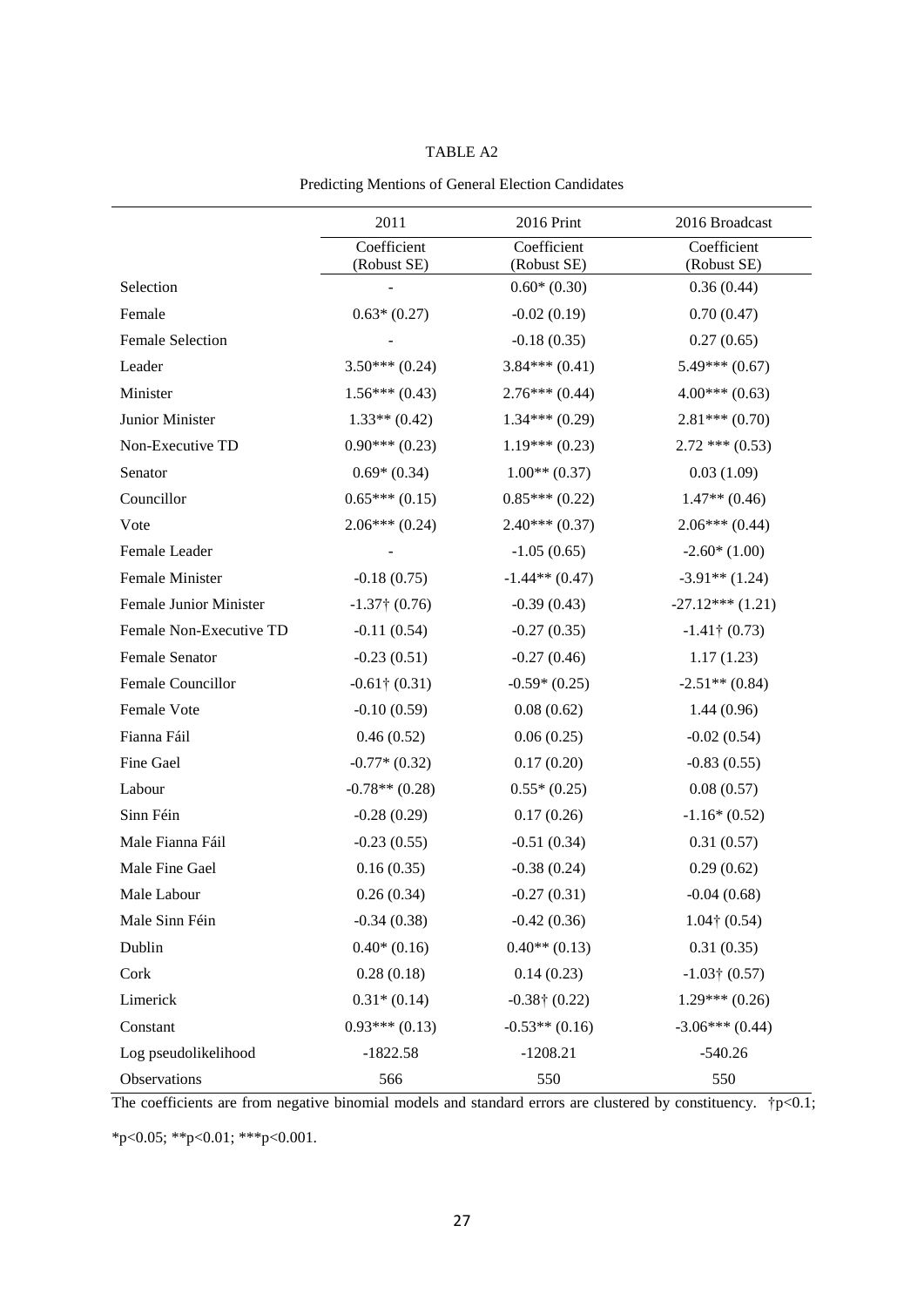|                      | 2008                | 2012                |  |
|----------------------|---------------------|---------------------|--|
|                      | Coefficient<br>(SE) | Coefficient<br>(SE) |  |
| Female               | $-0.064(0.16)$      | $-0.24*(0.11)$      |  |
| Medals               | $1.08***(0.21)$     | $0.89***(0.09)$     |  |
| Events               | $0.37(0.14)$ *      | $-0.003(0.099)$     |  |
| Independent          | $-0.094(0.14)$      | $0.42***(0.11)$     |  |
| Constant             | $1.76$ *** $(0.17)$ | $2.17***(0.14)$     |  |
| Log pseudolikelihood | $-324.04$           | $-423.85$           |  |
| <b>Observations</b>  | 106                 | 132                 |  |

# Predicting Mentions of Olympic Athletes

The coefficients are from negative binomial models.

\*p<0.05; \*\*p<0.01; \*\*\*p<0.001.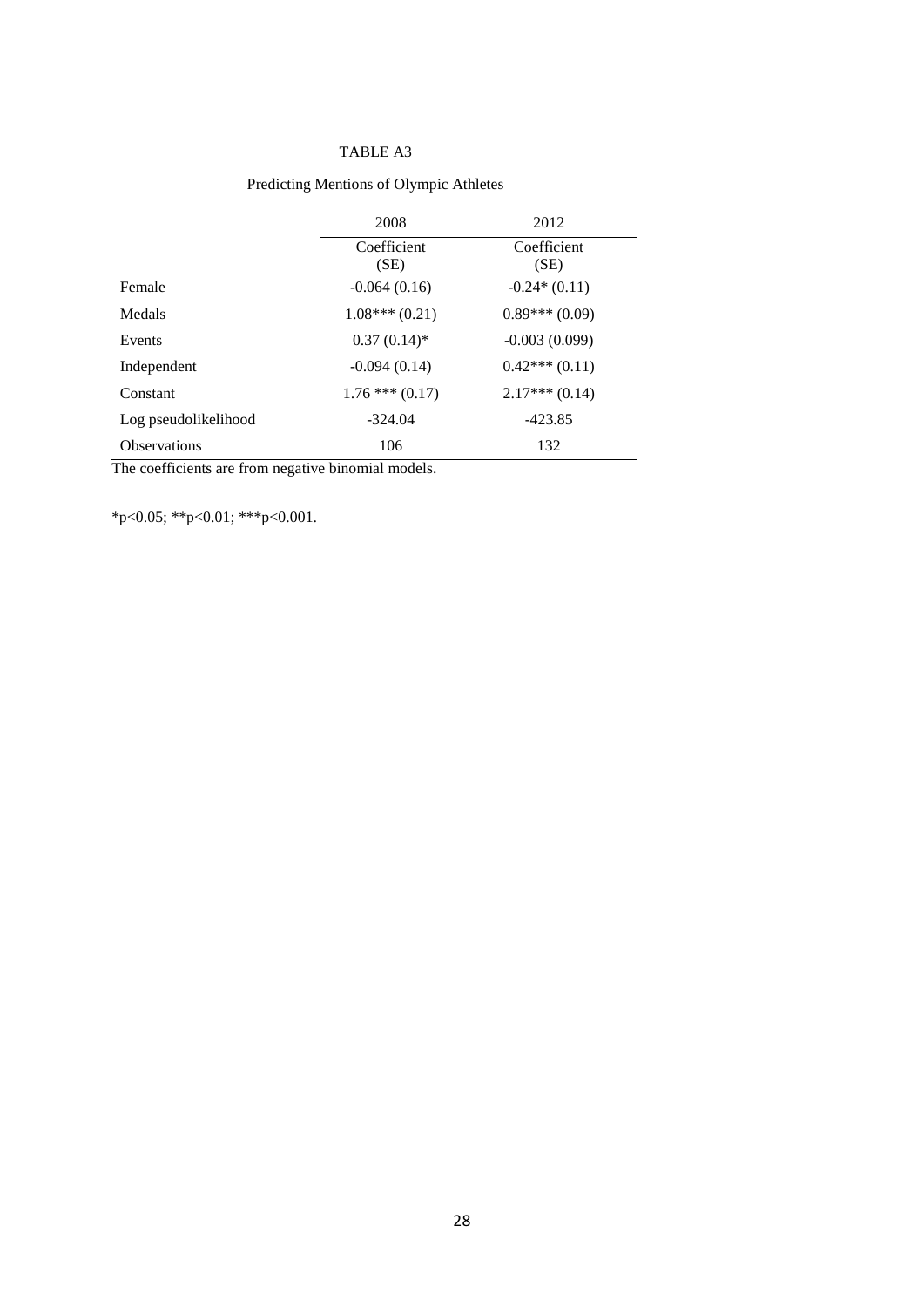| Outlet                | Year | Editor               | <b>Sex</b> | <b>Note</b>           |  |
|-----------------------|------|----------------------|------------|-----------------------|--|
|                       | 2008 | Geraldine Kennedy    | Female     | <b>General Editor</b> |  |
| <b>Irish Times</b>    | 2011 | Kevin O'Sullivan     | Male       | <b>General Editor</b> |  |
|                       | 2012 | Kevin O'Sullivan     | Male       | <b>General Editor</b> |  |
|                       | 2016 | Kevin O'Sullivan     | Male       | <b>General Editor</b> |  |
|                       | 2008 | Gerry O'Regan        | Male       | <b>General Editor</b> |  |
| Irish Independent     | 2011 | Gerry O'Regan        | Male       | <b>General Editor</b> |  |
|                       | 2012 | Gerry O'Regan        | Male       | <b>General Editor</b> |  |
|                       | 2016 | Fionnan Sheahan      | Male       | <b>General Editor</b> |  |
| <b>RTÉ</b>            | 2016 | Kevin Bakhurst       | Male       | <b>News Editor</b>    |  |
| <b>Irish Mirror</b>   | 2016 | John Kearns          | Male       | <b>General Editor</b> |  |
| Irish Daily Mail      | 2016 | Sebastian Hamilton   | Male       | <b>General Editor</b> |  |
| <b>Irish Examiner</b> | 2016 | Tim Vaughan          | Male       | <b>General Editor</b> |  |
| <b>Today FM</b>       | 2016 | Sinead Spain         | Female     | News Editor           |  |
| Newstalk              | 2016 | <b>Garrett Harte</b> | Male       | <b>News Editor</b>    |  |

# Editors of Irish Newspapers and News Sections of Broadcasters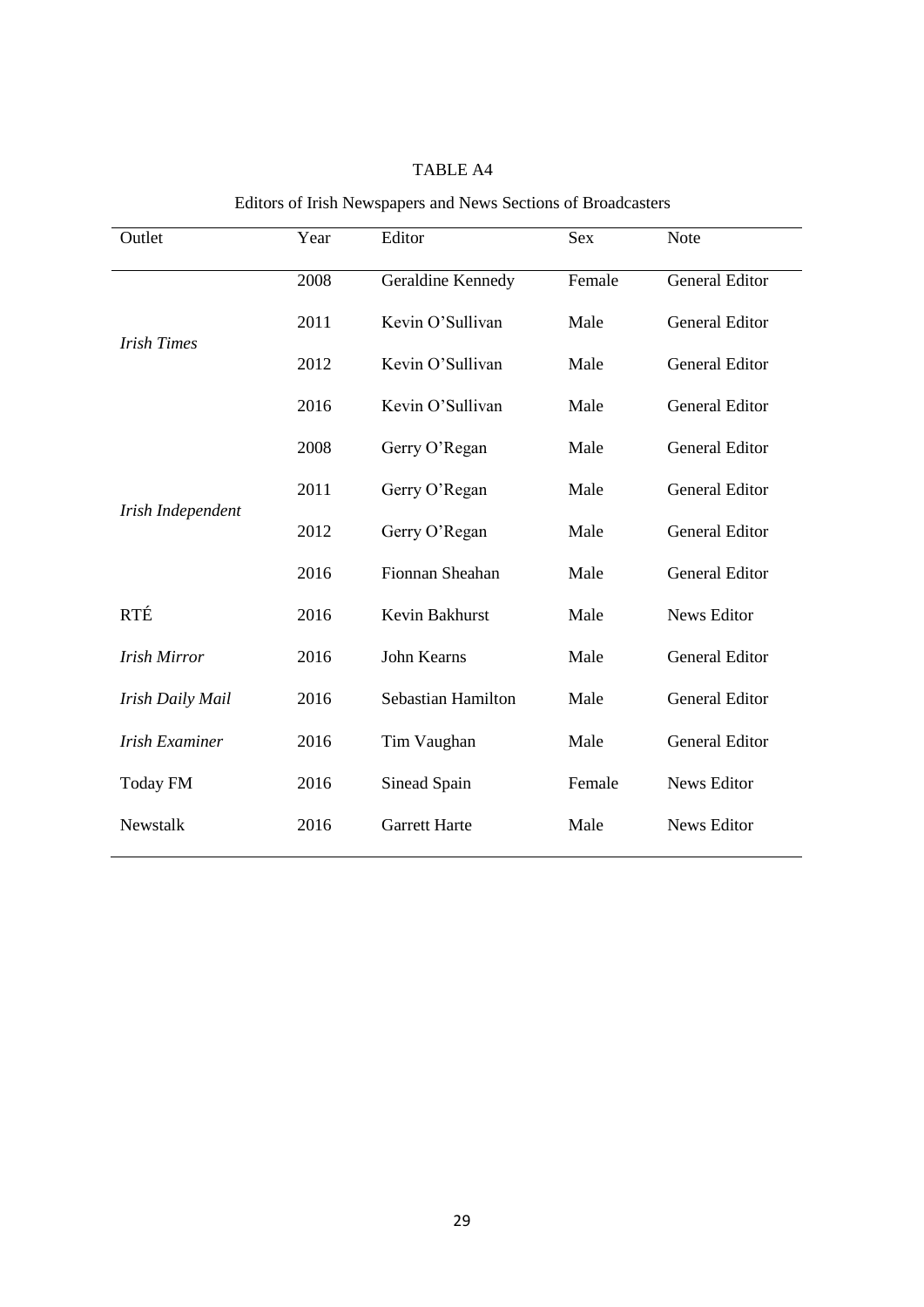# FIGURE A1:

Coverage of candidates by outlet in 2016



Note: The line at 0.3 indicates the proportion of female candidates. Bars reaching this line suggest equal coverage of male and female candidates.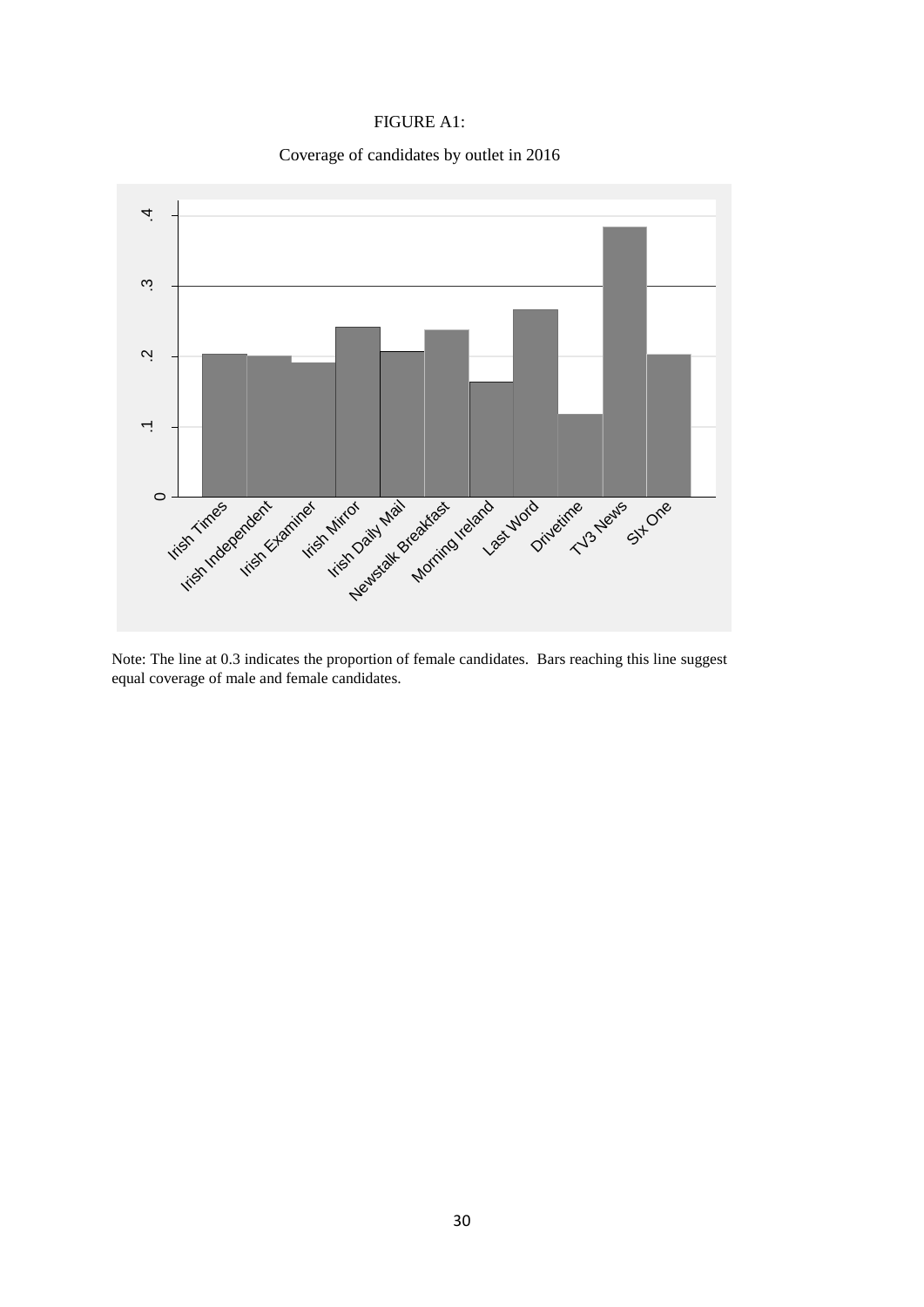| וחר |
|-----|
|-----|

|       | Dáil Candidates | Irish<br><b>Times</b> | Irish<br><b>Times Gender</b><br>Gap | Irish<br>Independent | Irish<br>Independent<br>Gender Gap |
|-------|-----------------|-----------------------|-------------------------------------|----------------------|------------------------------------|
| 1969  | 0.026           | 0.028                 | $-0.001$                            | 0.019                | 0.008                              |
| 1973  | 0.048           | 0.039                 | 0.009                               | 0.034                | 0.014                              |
| 1977  | 0.066           | 0.056                 | 0.010                               | 0.035                | 0.031                              |
| 1981  | 0.101           | 0.074                 | 0.027                               | 0.046                | 0.055                              |
| 1982a | 0.096           | 0.093                 | 0.003                               | 0.075                | 0.021                              |
| 1982b | 0.085           | 0.142                 | $-0.057$                            | 0.088                | $-0.003$                           |
| 1987  | 0.114           | 0.100                 | 0.014                               | 0.064                | 0.049                              |
| 1989  | 0.140           | 0.076                 | 0.064                               | 0.077                | 0.063                              |
| 1992  | 0.185           | 0.083                 | 0.102                               | 0.086                | 0.099                              |
| 1997  | 0.198           | 0.189                 | 0.009                               | 0.164                | 0.034                              |
| 2002  | 0.181           | 0.142                 | 0.039                               | 0.153                | 0.028                              |
| 2007  | 0.174           | 0.133                 | 0.041                               | 0.122                | 0.052                              |
| 2011  | 0.152           | 0.124                 | 0.028                               | 0.103                | 0.049                              |
| 2016  | 0.289           | 0.208                 | 0.081                               | 0.222                | 0.067                              |

The Gender Gap in the Election Coverage of Leading Irish Newspapers

Note: All cells are proportions. There are no standard errors, as we used all text for each newspaper. The gender gap is the difference between the proportion of female candidates and the proportion of coverage allocated to female candidates. Positive figures under gender gap indicate that men received more coverage than women.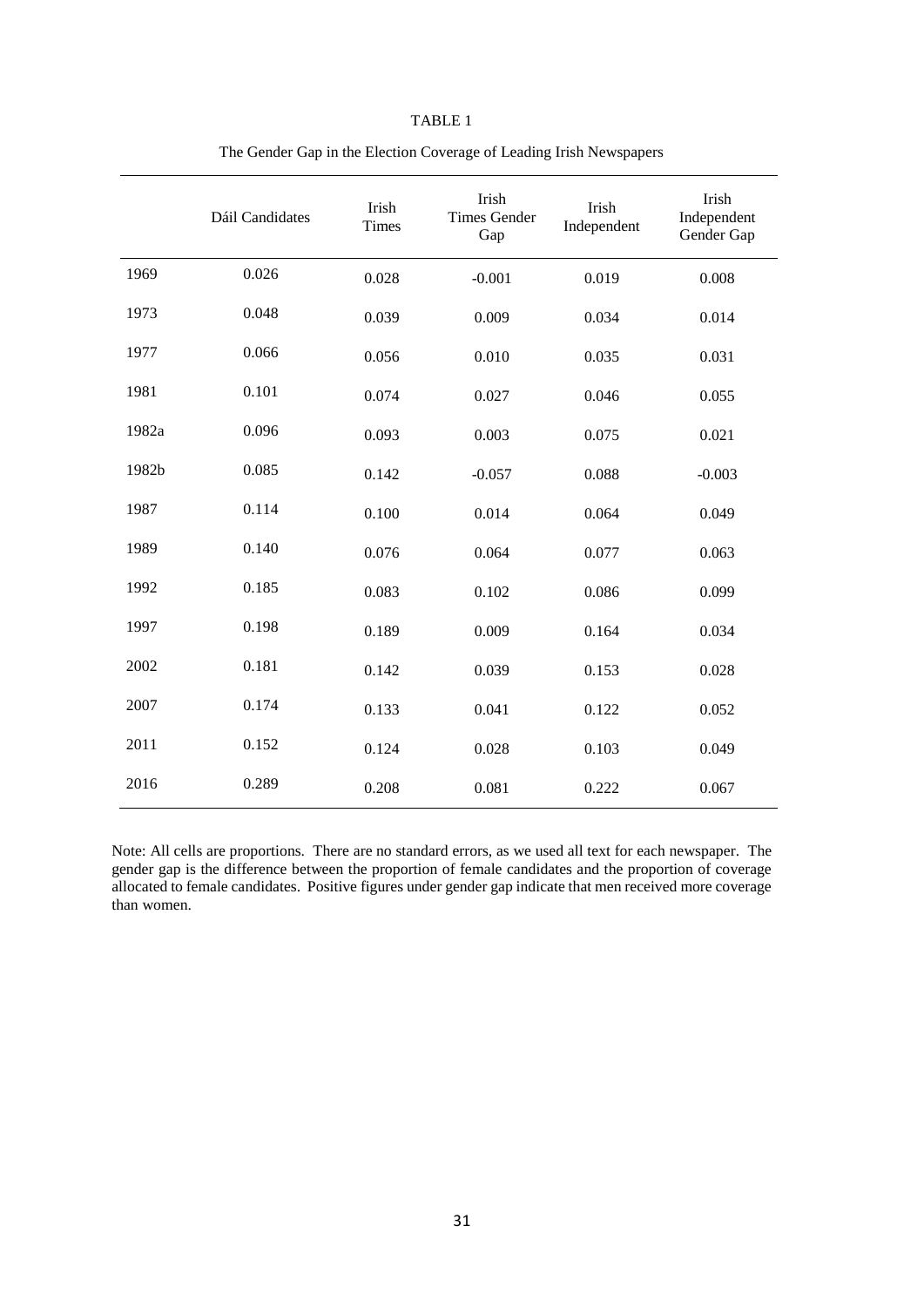## TABLE 2

|                 | 2011     |                    |       | 2016            |                    |          |
|-----------------|----------|--------------------|-------|-----------------|--------------------|----------|
|                 | Contrast | 95% Conf. Interval |       | Contrast        | 95% Conf. Interval |          |
| Non-councillors | $0.561*$ | 0.039              | 1.082 | 0.023           | $-0.454$           | 0.501    |
| Councillors     | $-0.053$ | $-0.868$           | 0.761 | $-0.564\dagger$ | $-1.169$           | 0.040    |
| Non-ministers   | 0.395    | $-0.153$           | 0.943 | $-0.086$        | $-0.546$           | 0.372    |
| Ministers       | 0.215    | $-1.433$           | 1.863 | $-1.526*$       | $-2.693$           | $-0.359$ |

Contrasts of marginal predicted hits for women versus men

Note. The predictions are derived from the models in Figure 1 and computed from cell entries as observed, since we have observed the relevant populations, not samples. †p<.1; \*p<0.05